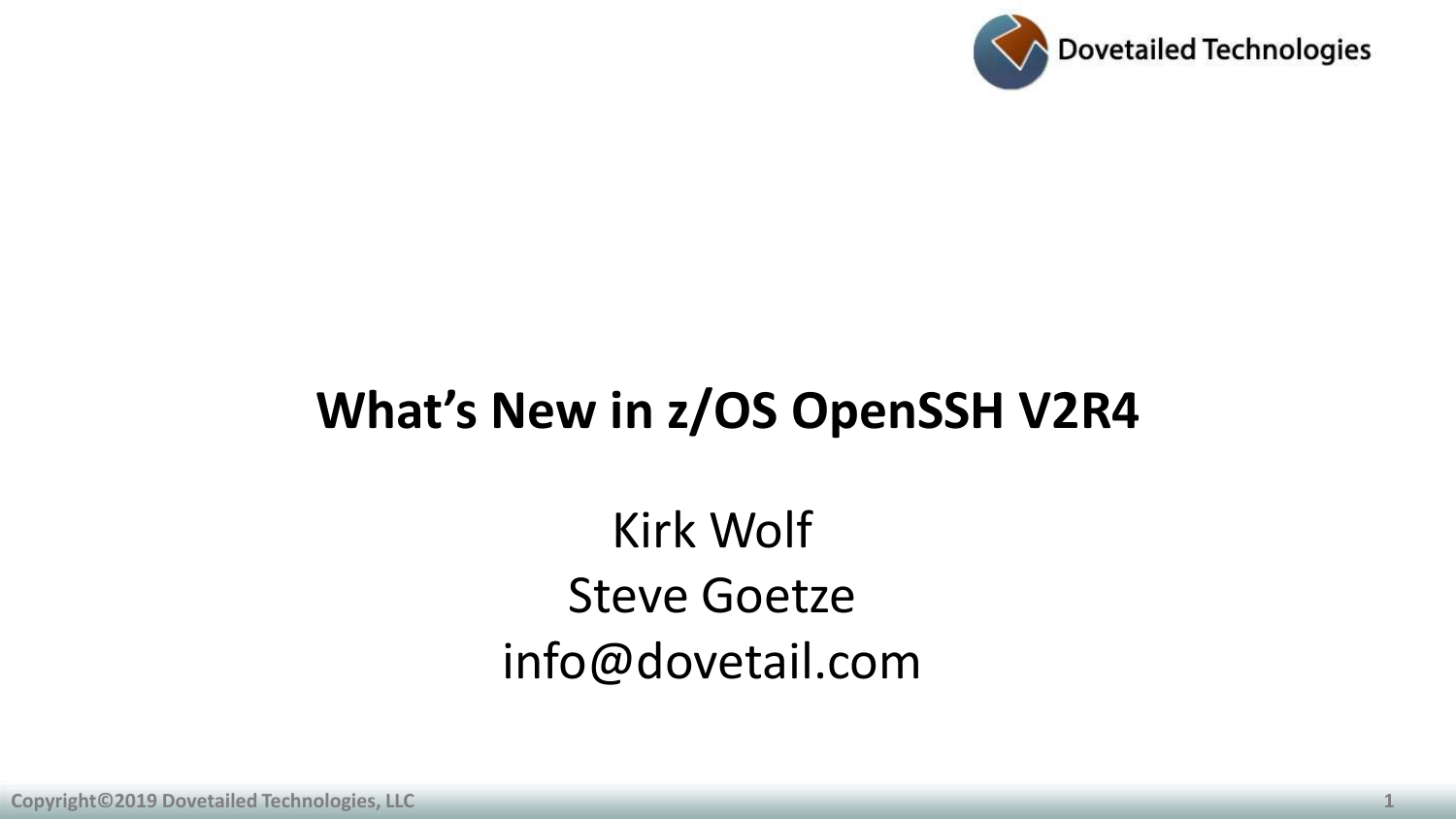

## **Trademarks**

- Co:Z<sup>®</sup> is a registered trademark of Dovetailed Technologies, LLC
- z/OS<sup>®</sup> is a registered trademark of IBM Corporation
- Windows, PowerShell are trademarks of Microsoft Corporation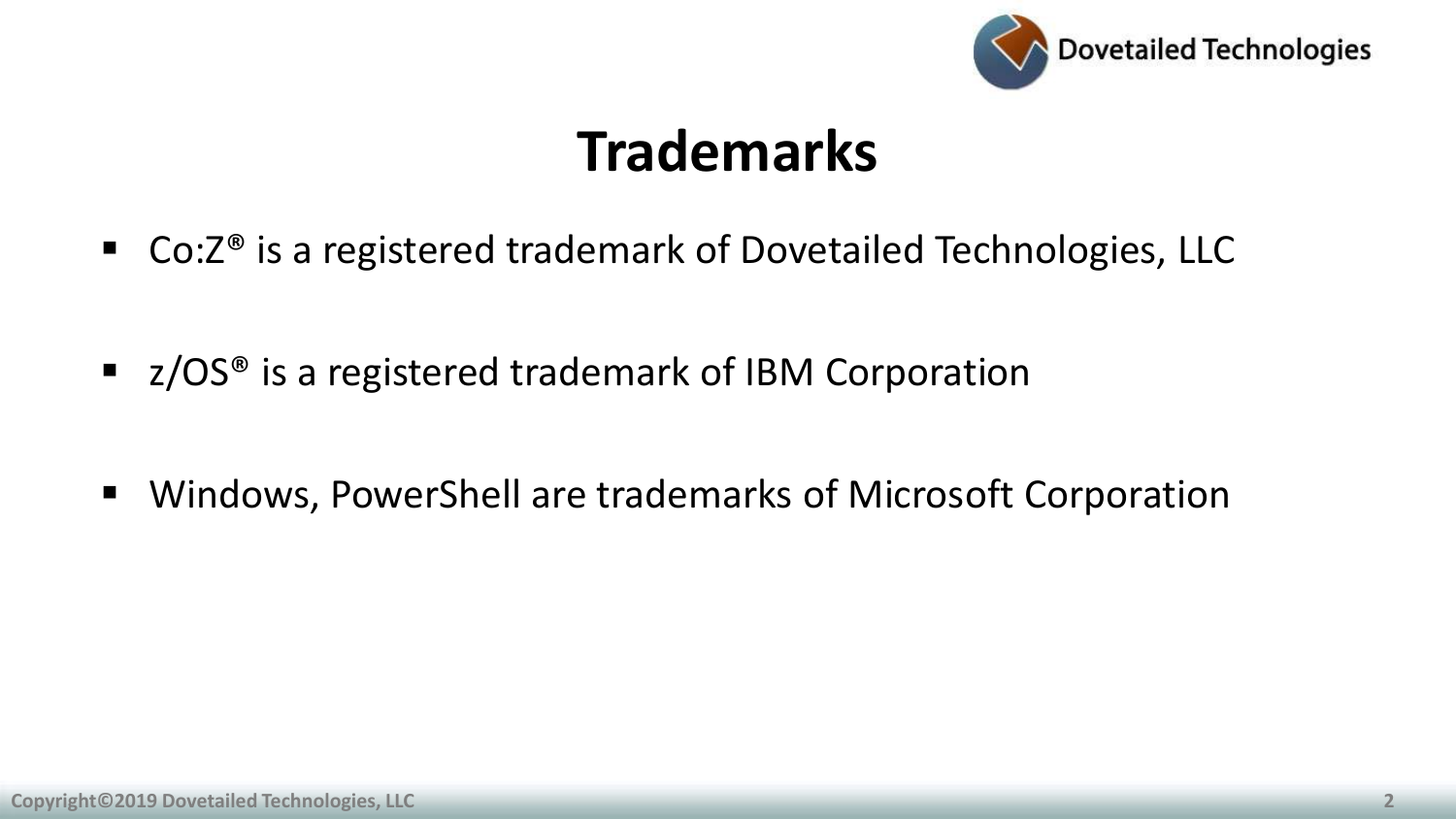

## **Dovetailed Technologies**

- We provide z/OS customers world wide with innovative solutions
- that enhance and transform traditional mainframe workloads:
- Co:Z Co-Processing Toolkit for z/OS Uses IBM z/OS OpenSSH
	- z/OS Enabled SFTP
	- z/OS Hybrid Batch
	- z/OS Unix Batch Integration
	- z/OS Remote Services
- JZOS acquired by IBM and now part of the z/OS Java SDK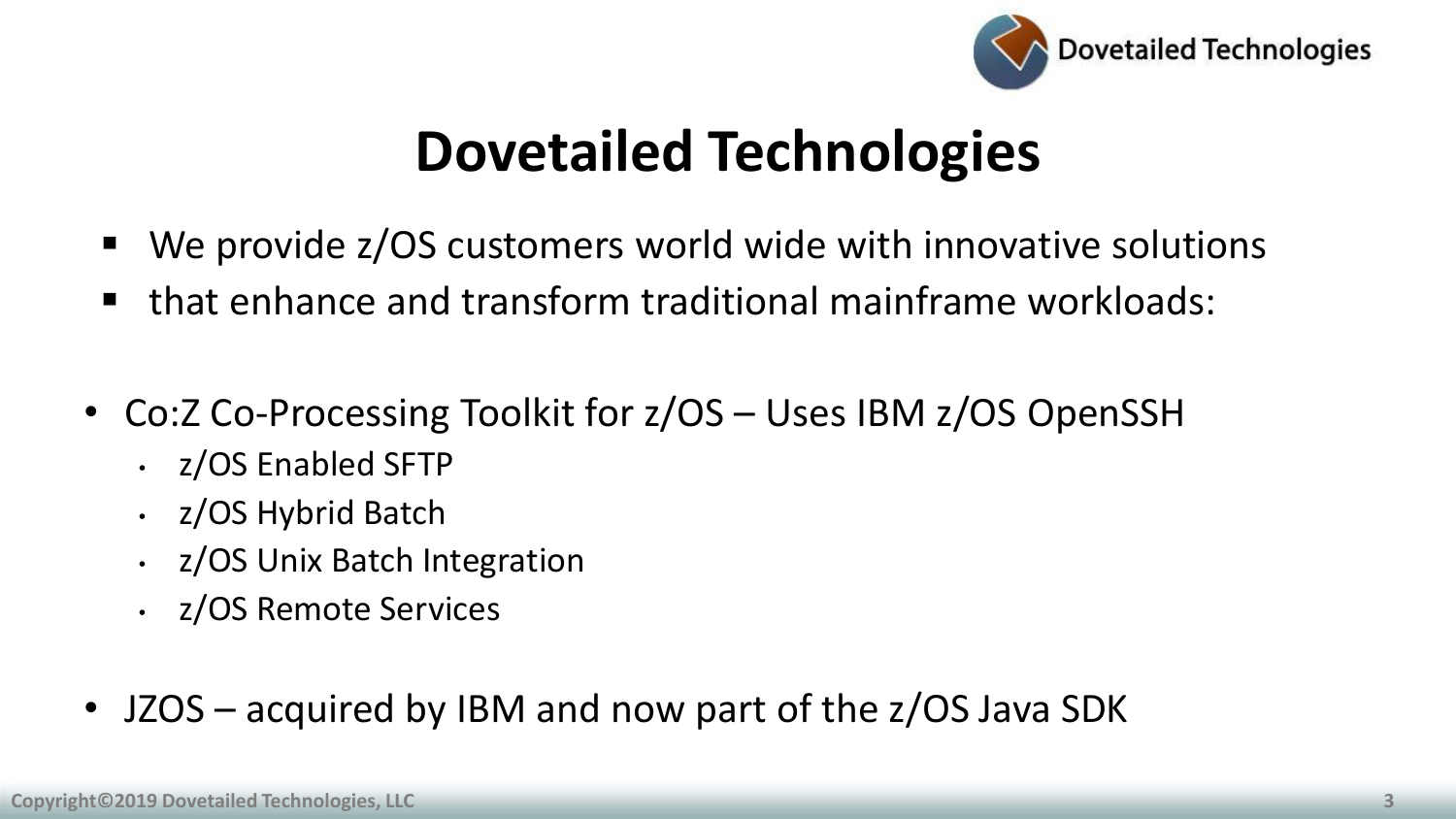

### **Agenda**

- What is SSH?
- Review major releases:
	- z/OS V2R3 OpenSSH
	- z/OS V2R4 OpenSSH
- Migration considerations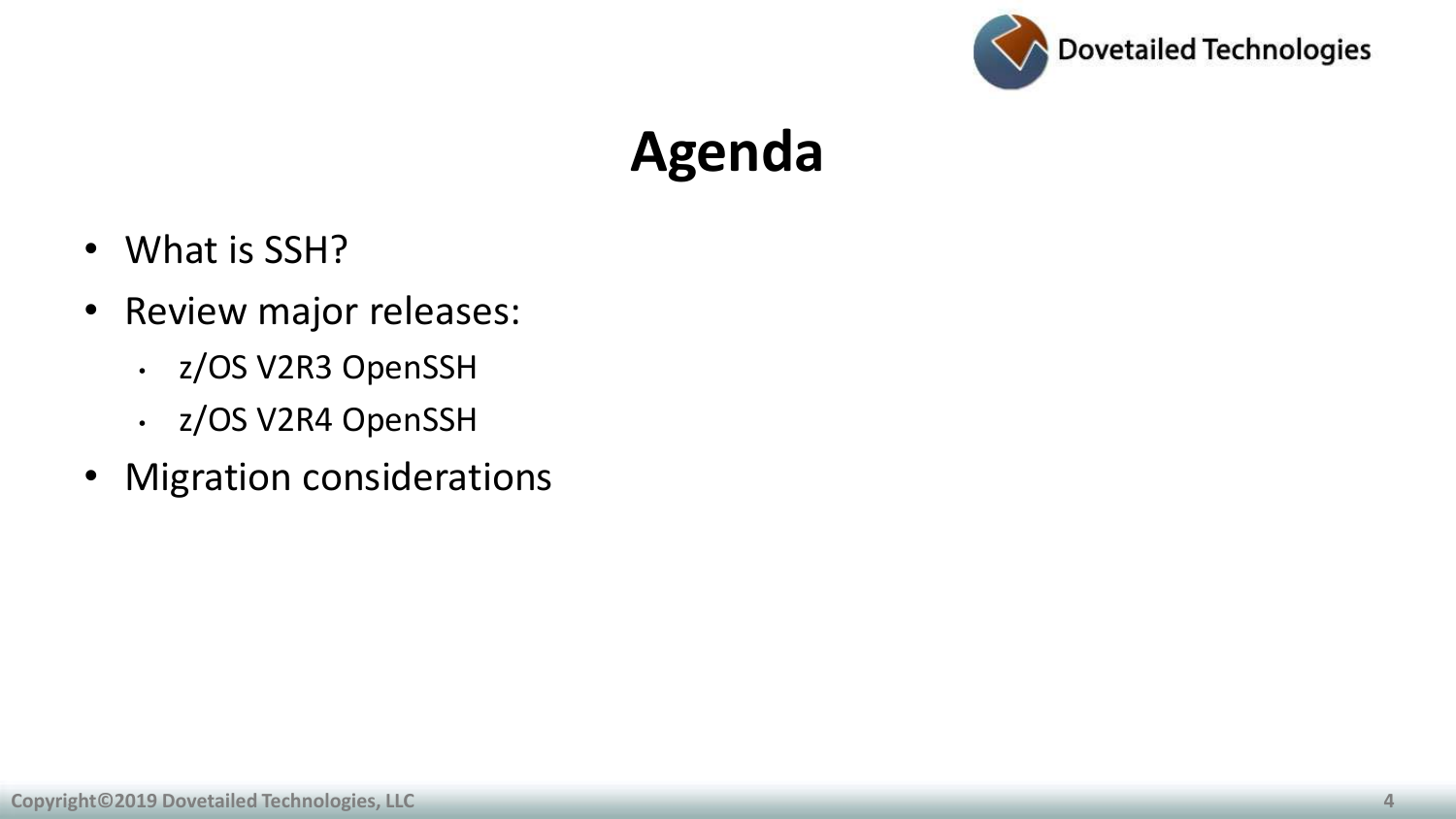

# **What is SSH?**

- Original freeware version developed by Tatu Ylönen (1995)
- The IETF SSH-2 standard protocol (RFC 4251 etc) (2006)
- Features
	- A secure (encrypted) connection over one TCP/IP socket between a client and a server
	- Authentication of both user and host(server)
	- (optional) LZ compression
- Support for one or more simultaneous application channels over the same connection: terminal, sftp, command, port forwarding, ...
- There are many compatible implementations
	- OpenSSH (1999) is by far the most popular; it is a default package on all Unix/Linux distributions. Also available from Microsoft for Windows and PowerShell.
	- PuTTY is a popular free Windows client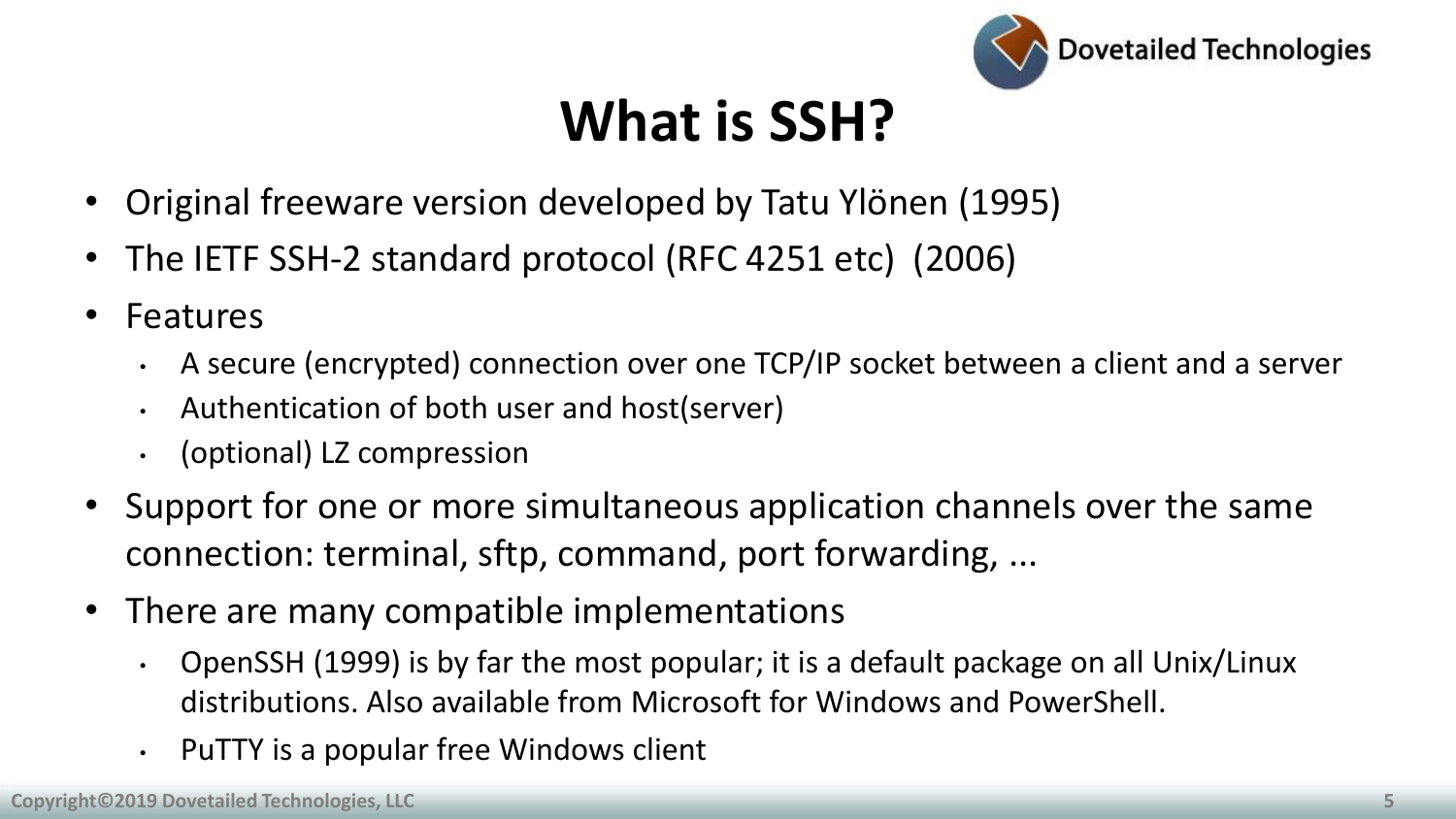

# **SSH2 Crypto at-a-glance**

- Key Exchange "kex"
	- Some variant of the Diffie-Hellman algorithm
	- Client generated random number and the server key are used to
		- Allow the client to authenticate the identity of the server
		- Cooperatively generate and exchange a secret session key
		- Supports session rekeying. Typically once/hour or GB
- User Authentication
	- At start of session, a password or user key pair can be used to authenticate the user to the server
- Session Encryption
	- A symmetric Cipher uses the shared session key to encrypt the packet payload
	- An HMAC algorithm (typically HMAC-SHA-x) is used to generate a secure hash of each packet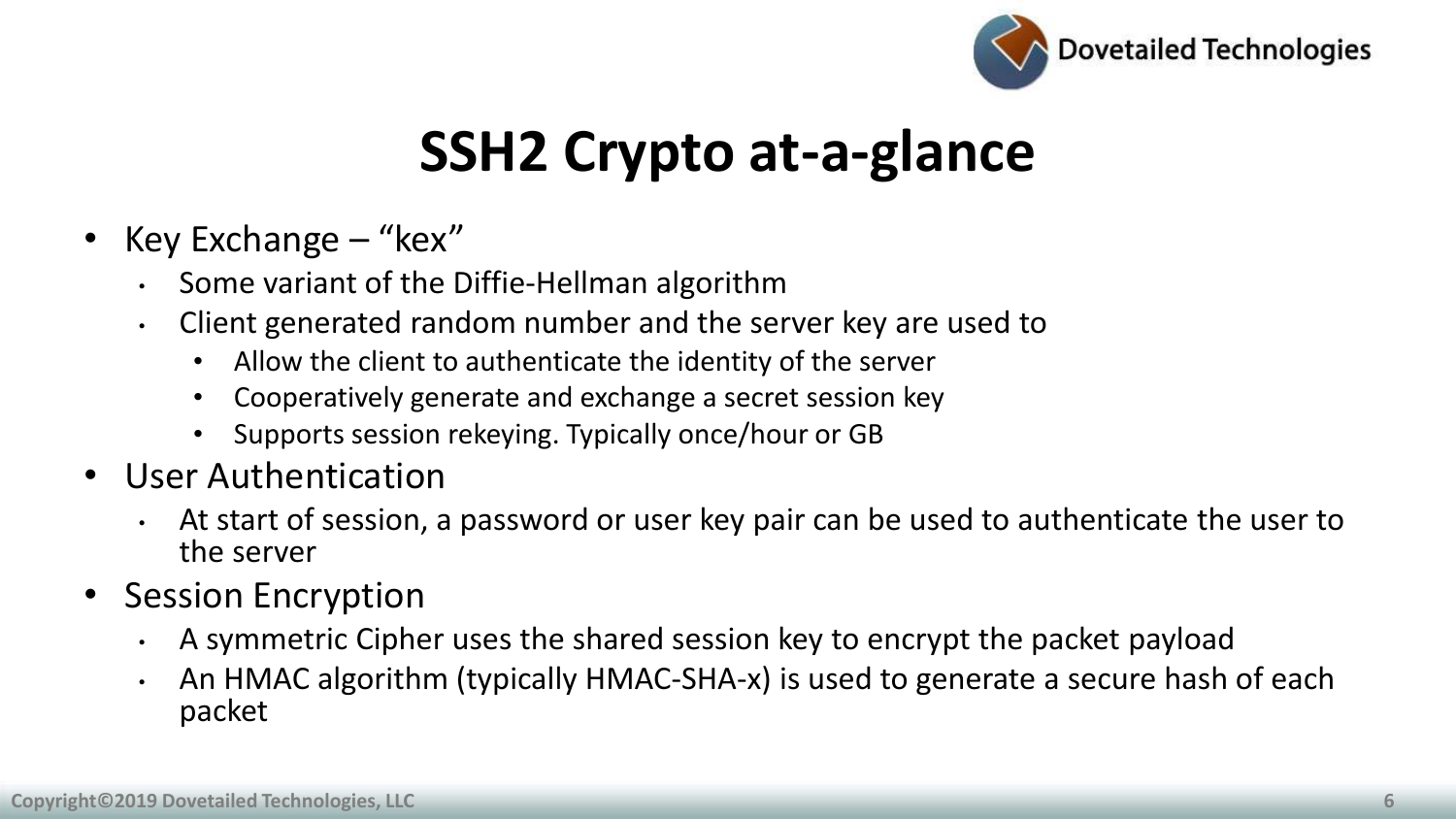

**SSH Encryption and Authentication** 

ssh client

ssh server

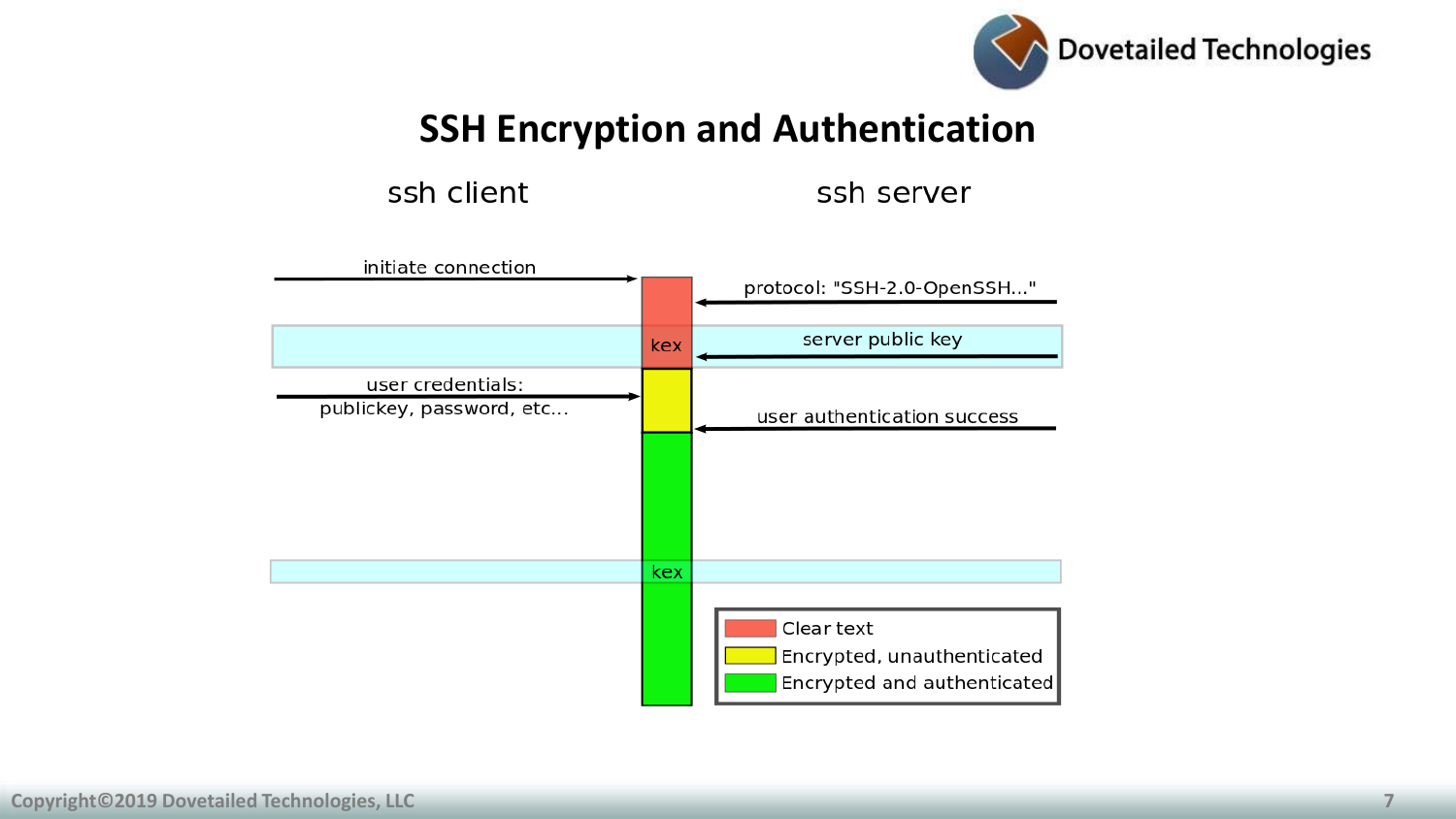

# **IBM z/OS OpenSSH - Versions**

- IBM z/OS V2R2 OpenSSH
	- V2.2.0 HOS2220  $z/OS$  2.2 OpenSSH 6.4p1
- IBM z/OS V2R3 OpenSSH
	- **V2.3.0 – HOS2230 – z/OS 2.3 - OpenSSH 6.4p1**
- IBM z/OS V2R4 OpenSSH
	- **V2.4.0 – HOS2240 – z/OS 2.4 - OpenSSH 7.6p1**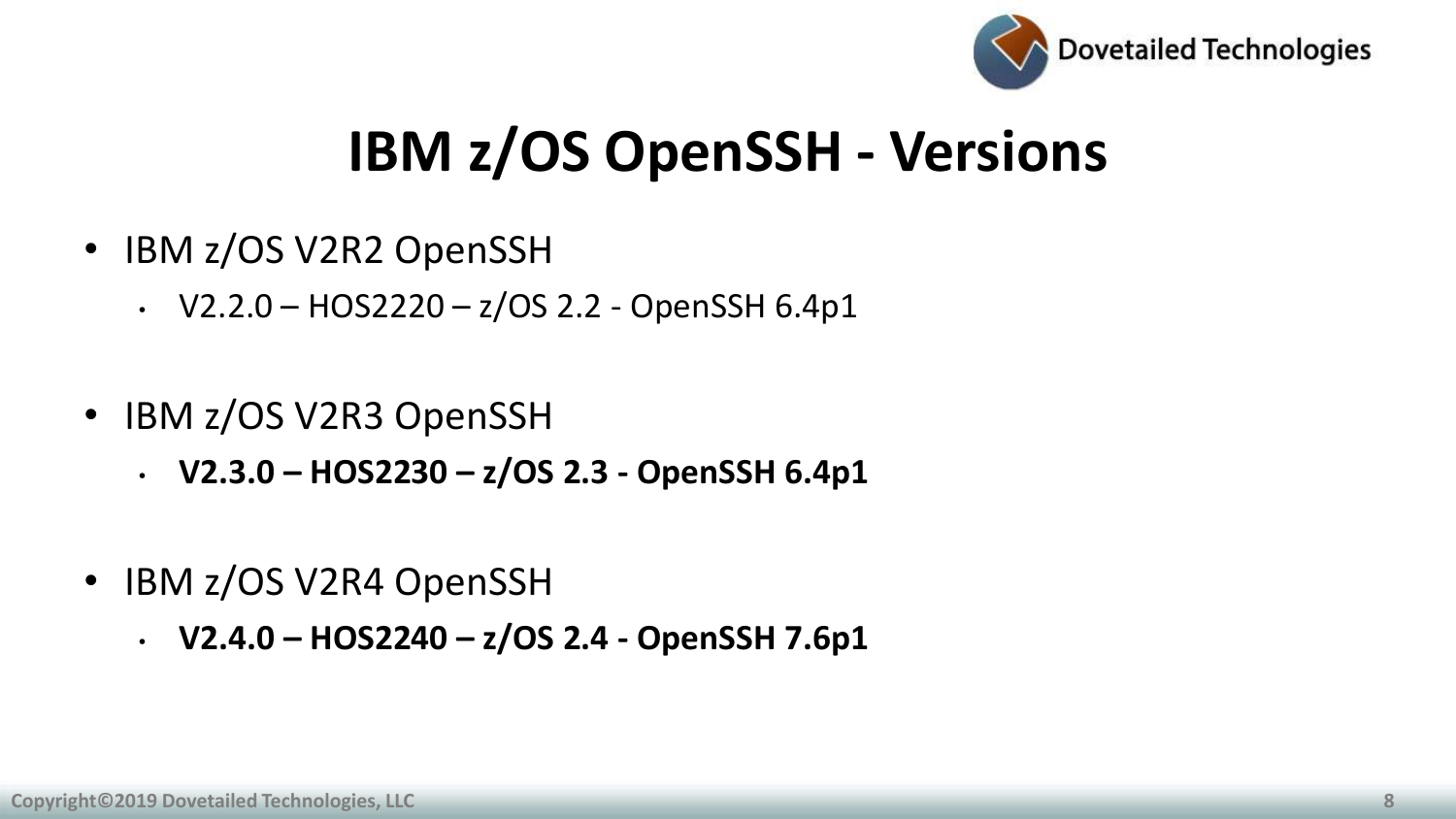

### **IBM z/OS V2R3 OpenSSH – Change Summary**

- CPACF Support
	- V2R3 with APAR OA54299 installed enables IBM z/OS OpenSSH to directly use CPACF instructions, when present, to implement symmetric ciphers and MAC algorithms
- zERT Support
	- Updated to be a Cryptographic Protocol Provider for z/OS Encryption Readiness Technology (zERT)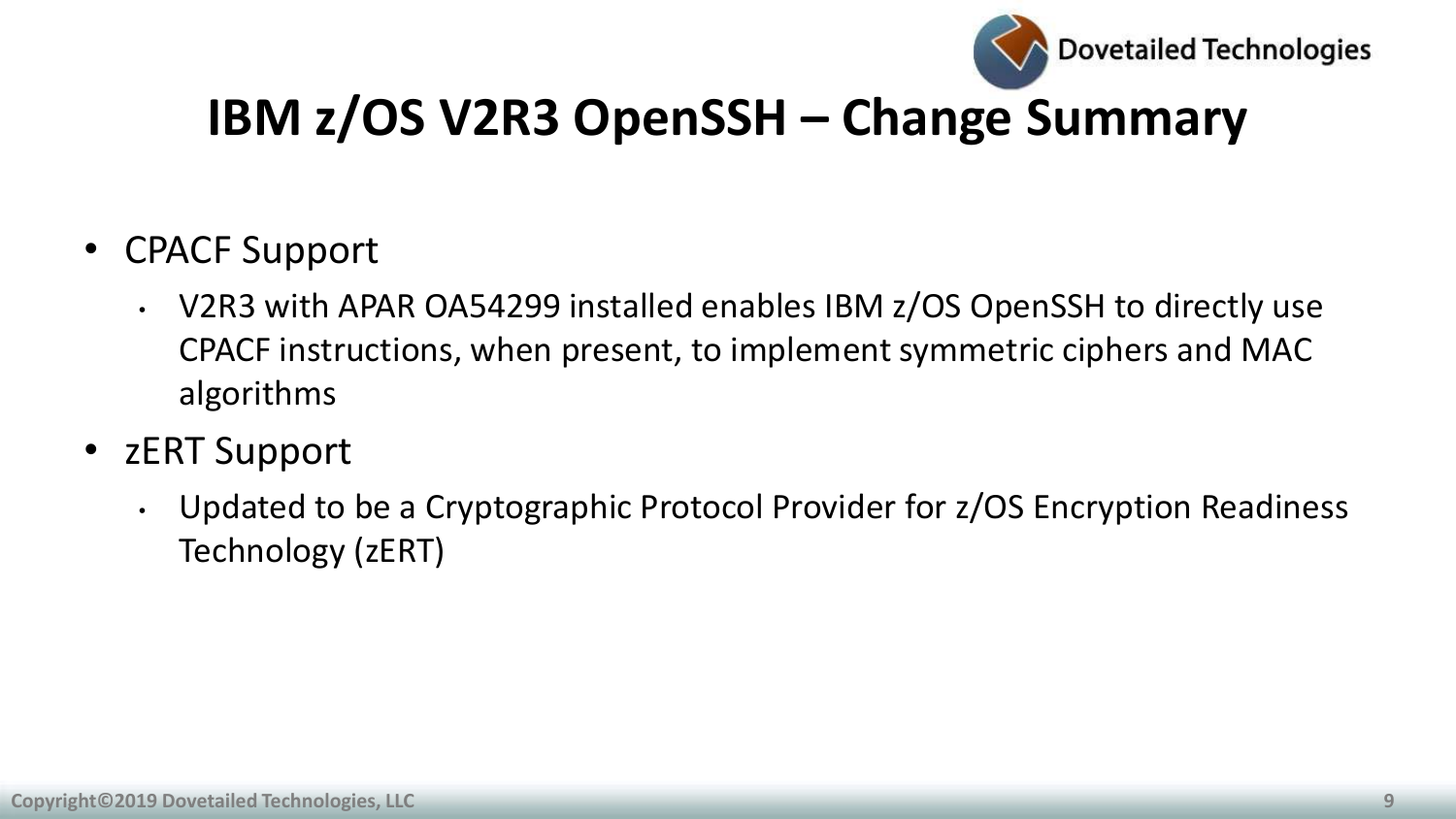

### **IBM z/OS V2R4 OpenSSH – New Feature Summary**

- Base upgraded from OpenSSH 6.4p1 to 7.6p1
- KeyRing keys now use Systems SSL for signature creation and verification
- Support ECDSA keys stored in KeyRings
- Added new cryptography algorithms
	- Key exchange (KEX)
	- Cipher
	- User/host Keys
- Added ssh-proxyc for ssh clients to connect using SOCKS5 proxy servers
- Enhanced SMF Type 119 subtype 94 and 95 to identify connection IP address and port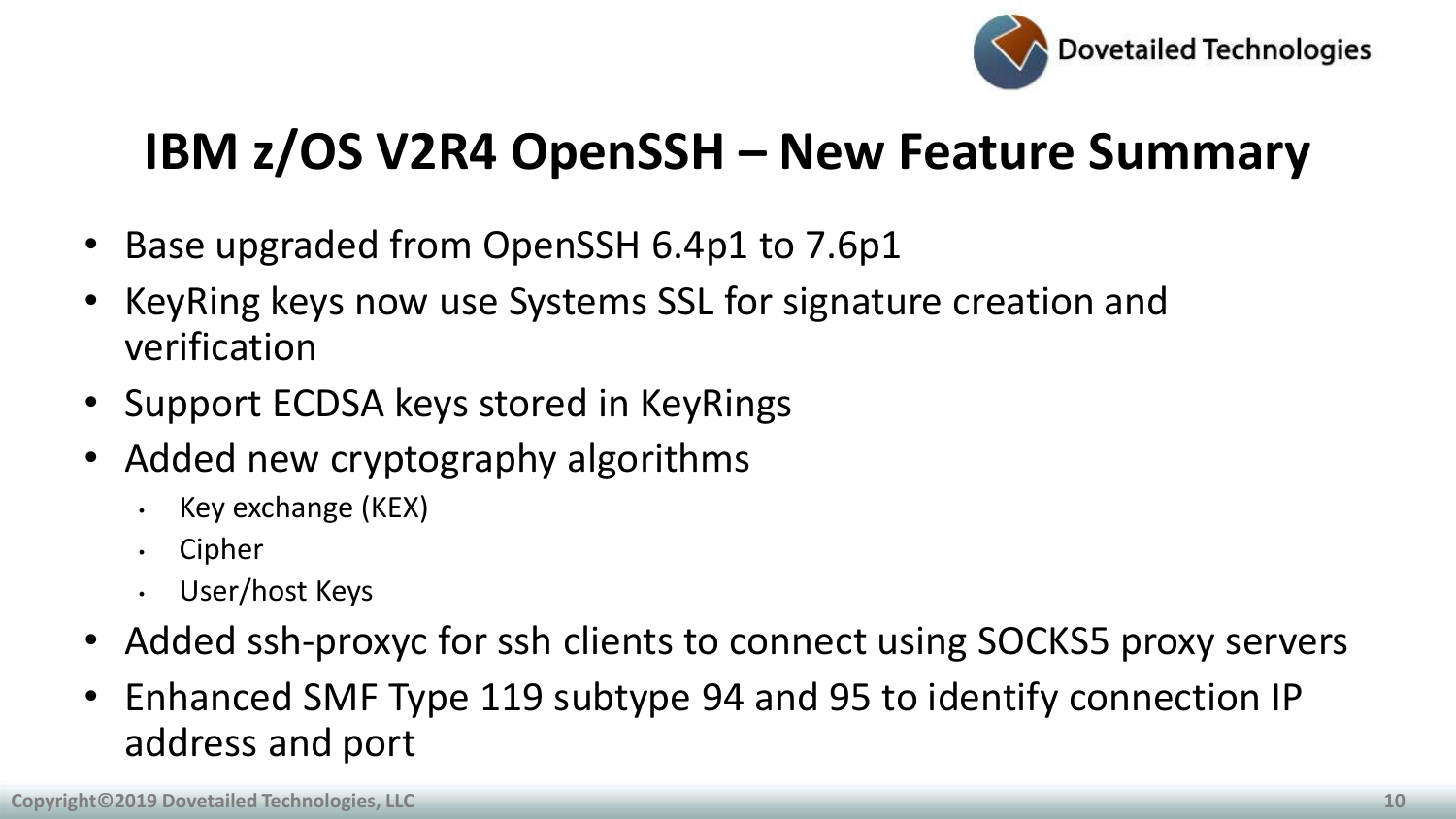

- **Upgraded from OpenSSH 6.4p1 (released November 2013) to OpenSSH 7.6p1 (released October 2017)**
	- Security patches and bug fixes through OpenSSH 7.8p1 also included
- KeyRing keys now use Systems SSL for signature creation and verification
	- SSH keys (both user and host) stored in KeyRings now use Systems SSL and ICSF for all operations
	- Private key material for these keys may now be stored in ICSF on crypto cards
	- May require permitting users access to algorithm resources in the CSFSERV class if using KeyRing keys and these RACF resources are defined
- Support ECDSA keys (user and host) in z/OS KeyRings and with FIPS
	- Customers can use ECDSA keys with the additional security of KeyRing and ICSF
	- Includes the ability to store private key material in crypto cards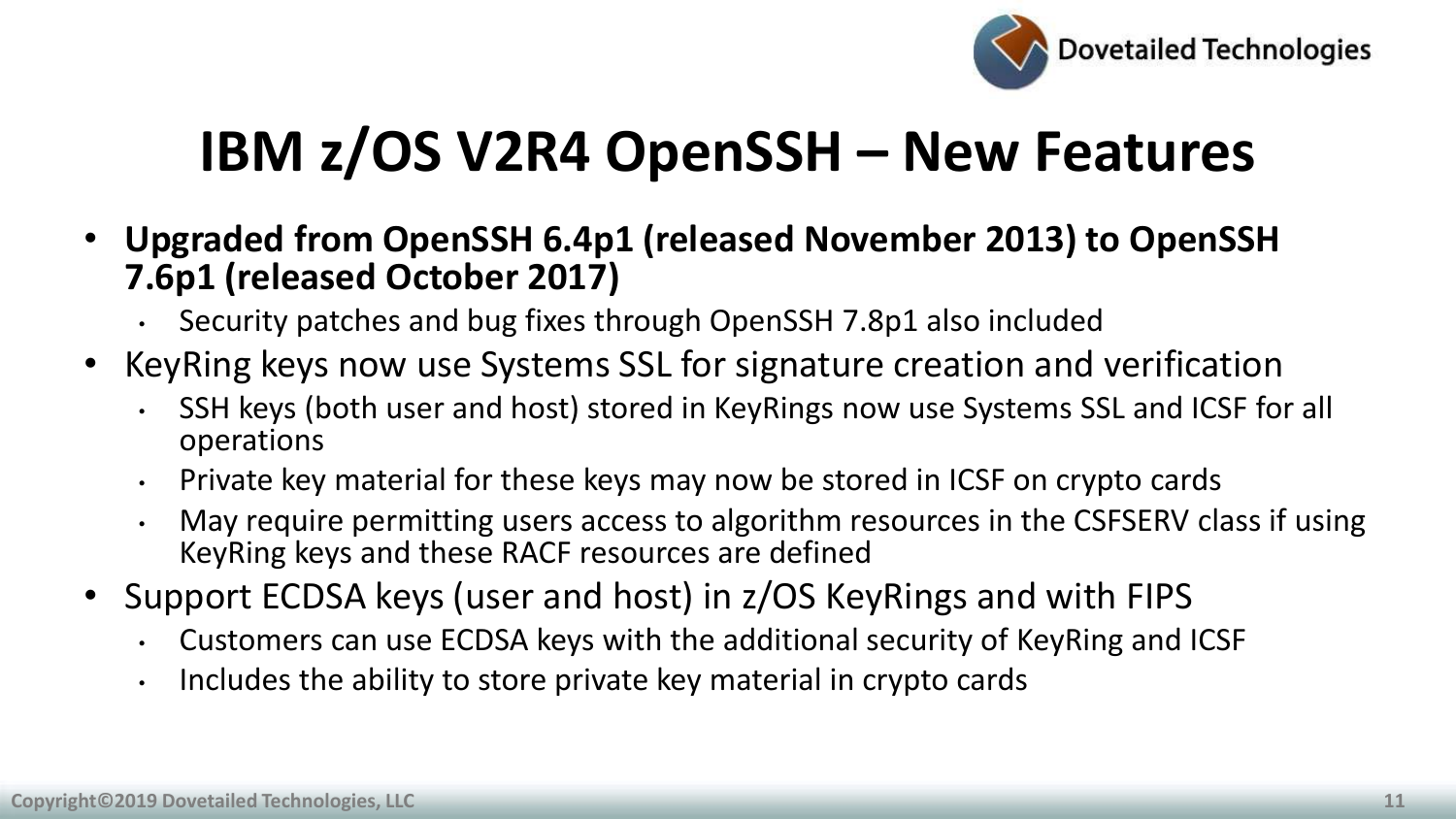

- **Key Exchange algorithms** (listed in default preference order):
	- **curve25519-sha256**
	- **curve25519-sha256@libssh.org**
	- $\checkmark$  ecdh-sha2-nistp256\*
	- $\checkmark$  ecdh-sha2-nistp384\*
	- $\checkmark$  ecdh-sha2-nistp521\*
	- $\checkmark$  diffie-hellman-group-exchange-sha256\*
	- **diffie-hellman-group16-sha512**
	- **diffie-hellman-group18-sha512**
	- $\checkmark$  diffie-hellman-group-exchange-sha1\*
	- **diffie-hellman-group14-sha256**
	- $\checkmark$  diffie-hellman-group14-sha1\*

**Bold** = new with z/OS V2.4 (in OpenSSH 7.6.1)

 $* =$  supported by ICSF

■ The list of available kex algorithms may be obtained using "ssh -Q kex"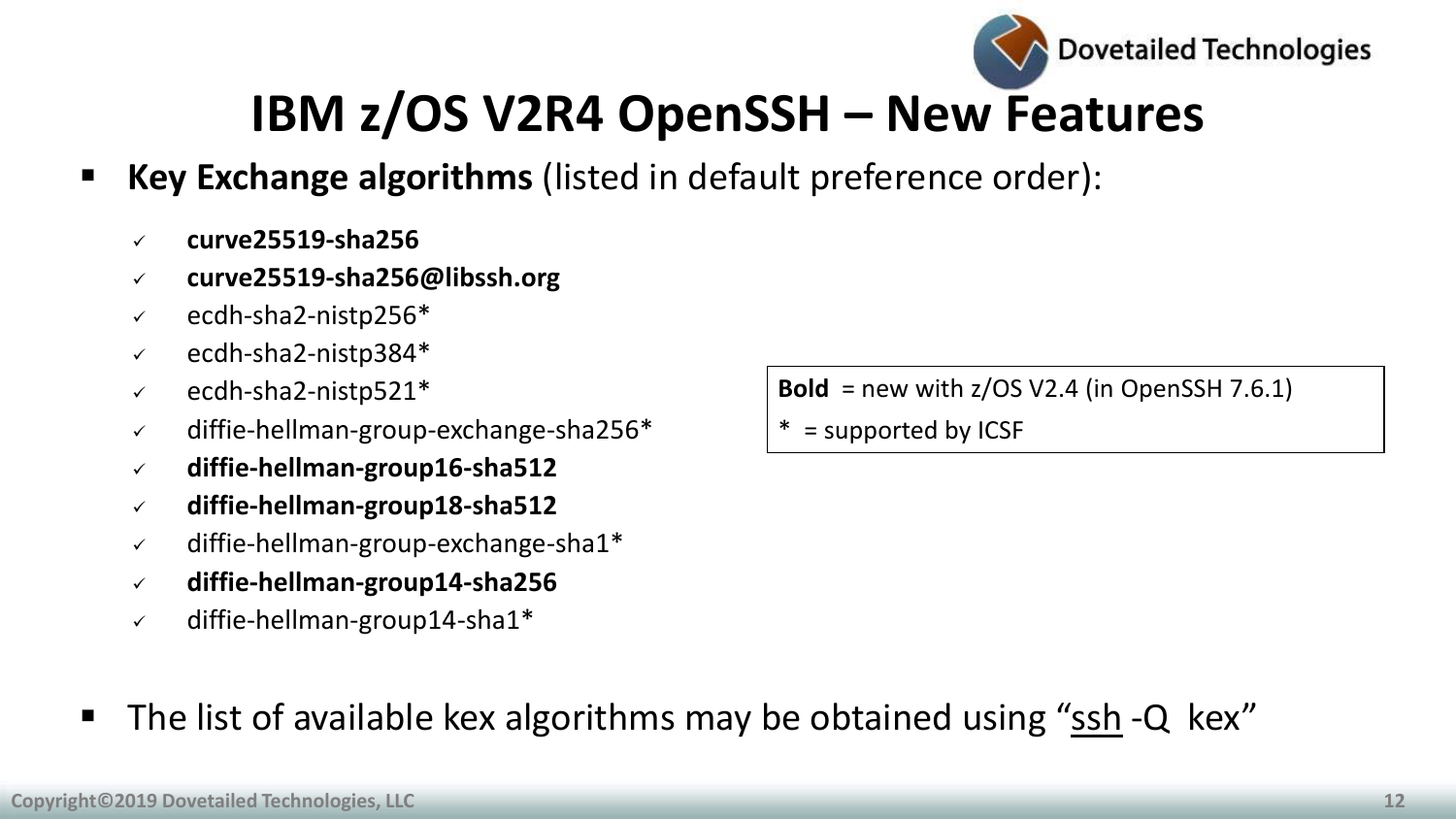

- **Key algorithms** used for ssh host(server) or user keys (listed in default preference order):
	- ecdsa-sha2-nistp256-cert-v01@openssh.com
	- $\checkmark$  ecdsa-sha2-nistp384-cert-v01@openssh.com
	- $\sim$  ecdsa-sha2-nistp521-cert-v01@openssh.com
	- **ssh-ed25519-cert-v01@openssh.com**
	- ssh-rsa-cert-v01@openssh.com
	- $\sqrt{ }$  ecdsa-sha2-nistp256  $\ast$
	- $\sqrt{ }$  ecdsa-sha2-nistp384  $\ast$
	- $\sqrt{ }$  ecdsa-sha2-nistp521  $\ast$
	- **ssh-ed25519**
	- $\sqrt{ }$  ssh-rsa  $*$
	- ssh-dss \* (Note: DSA keys now disabled by default)
- The list of available key algorithms may be obtained using "ssh -Q key"

**Bold** = new with z/OS V2.4 (in OpenSSH 7.6.1) \* = KeyRing (w/ICSF) support

**ed25519** is a elliptic curve signature scheme that offers better security than ECDSA and DSA and good performance.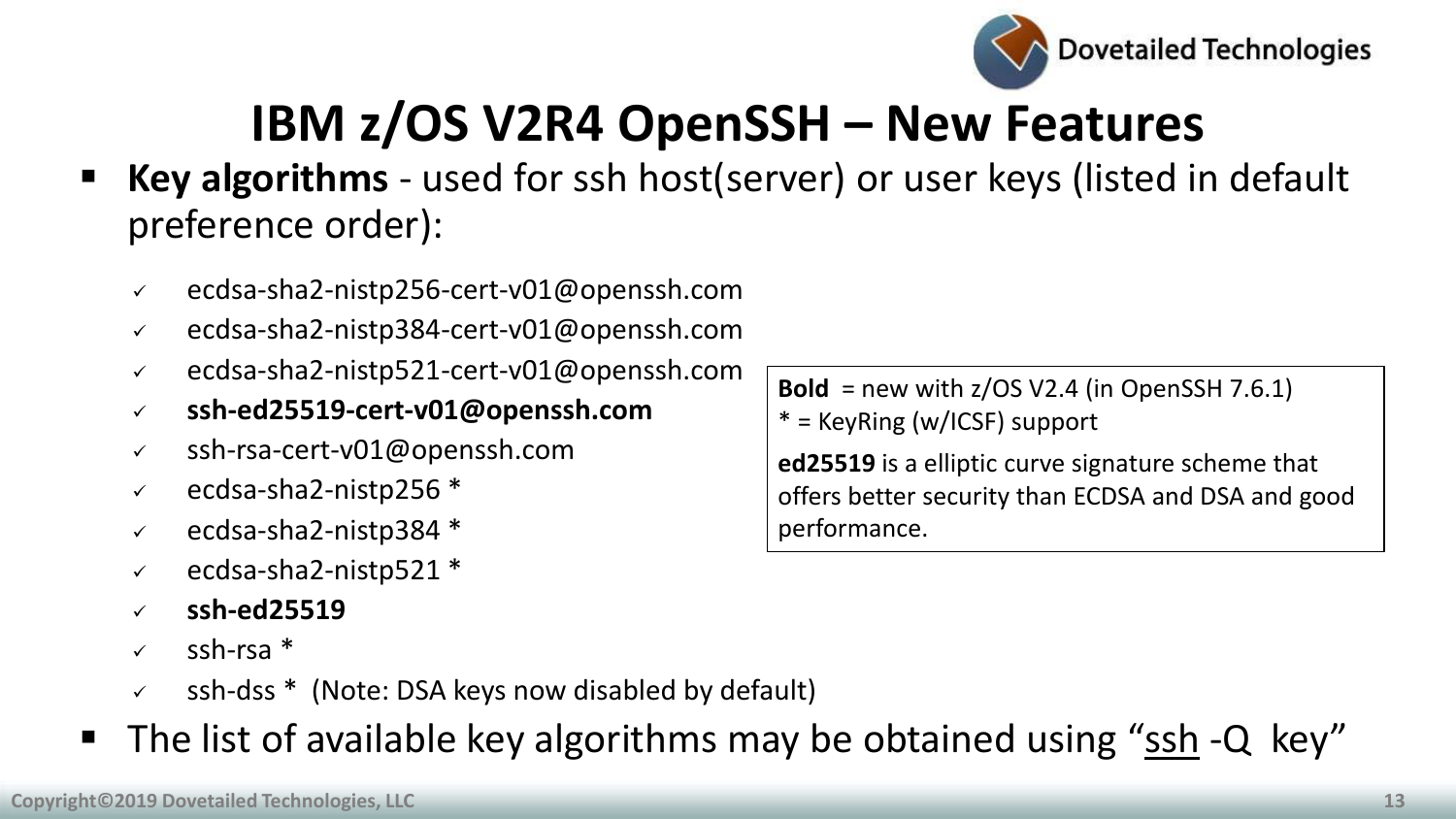

- Cipher algorithms (listed in default preference order):
	- **chacha20-poly1305@openssh.com**
	- aes128-ctr \*#
	- $\sqrt{ }$  aes192-ctr  $*$ #
	- $\sqrt{ }$  aes256-ctr  $*$ #
	- $\sqrt{ }$  aes128-gcm@openssh.com
	- aes256-gcm@openssh.com
	- $\sqrt{ }$  aes\*-cbc \*# (present in /sample)

**Bold** = new with z/OS V2.4 (in OpenSSH 7.6.1)

- $* =$  supported by ICSF
- # = supported using CPACF instructions

**chacha20-poly1305@openssh.com** combines Daniel Bernstein's ChaCha20 stream cipher and Poly1305 MAC to build an authenticated encryption mode

- The list of available Cipher algorithms may be obtained using "ssh -Q cipher"
- **Note:** this order has been changed in the /sample configurations to prefer CPACF ciphers.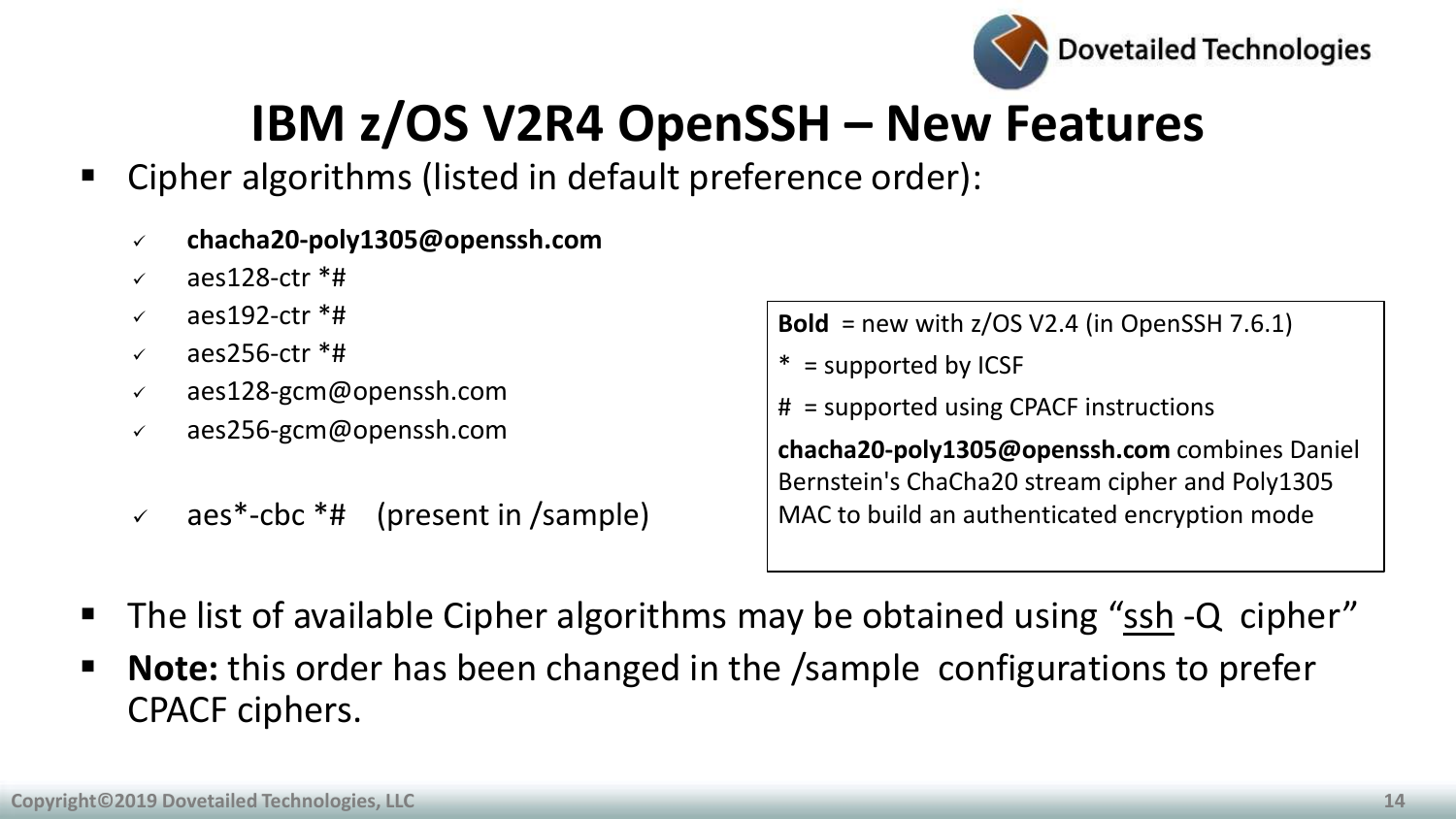

- Mac algorithms (listed in default preference order):
	- $\sim$  hmac-sha2-256-etm@openssh.com \*#
	- $\sim$  hmac-sha2-512-etm@openssh.com \*#
	- $\checkmark$  hmac-sha1-etm@openssh.com \*#
	- $\checkmark$  hmac-sha2-256  $*$ #
	- $\checkmark$  hmac-sha2-512  $*$ #
	- $\checkmark$  hmac-sha1 \*#
	- umac-64-etm@openssh.com
	- umac-128-etm@openssh.com
	- umac-64@openssh.com
	- umac-128@openssh.com
	- $\checkmark$
- The list of available MAC algorithms may be obtained using "ssh -Q mac"
- $* =$  supported by ICSF
- # = supported using direct CPACF instructions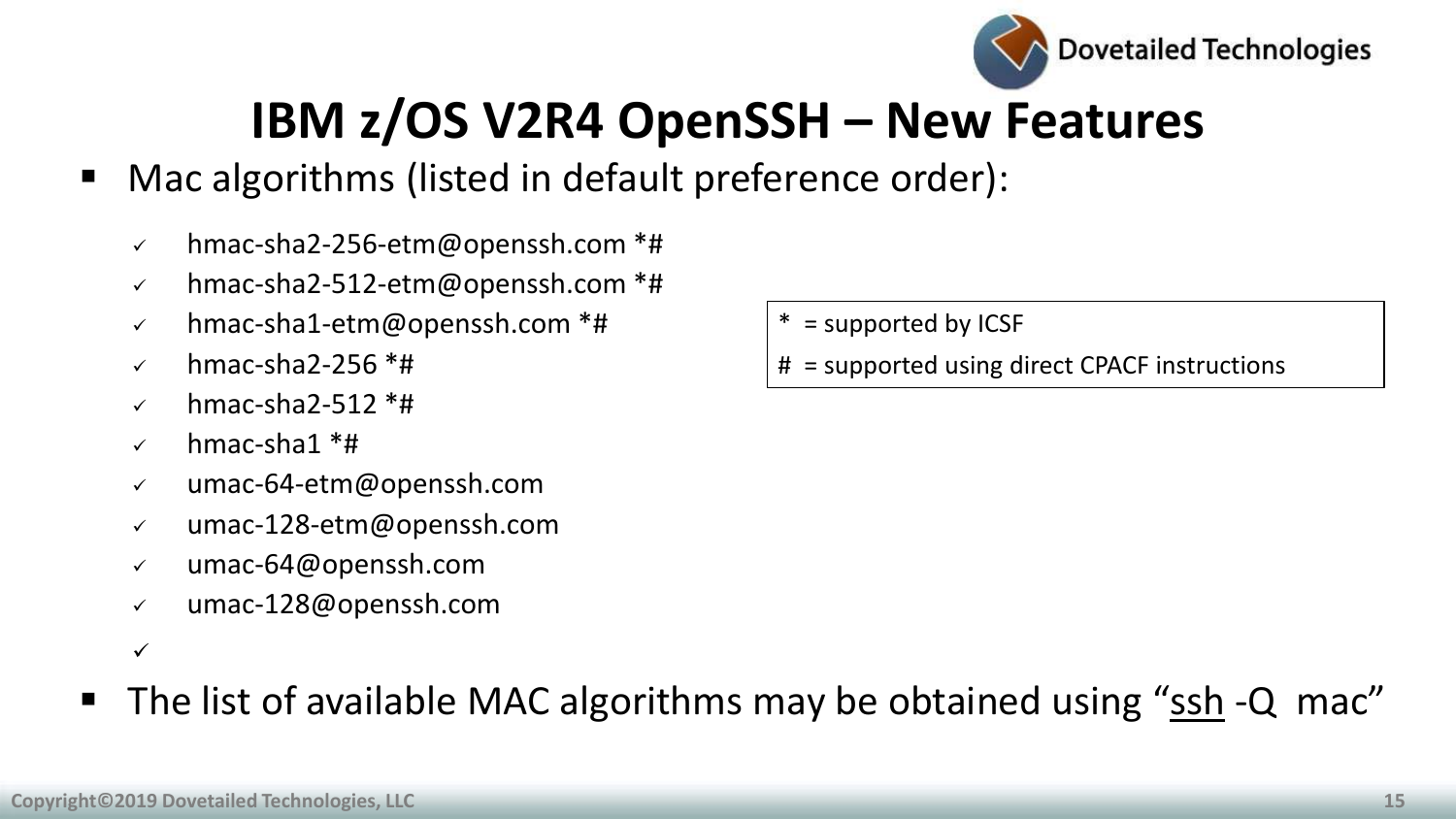

- Added a new proxy client command for use with the SSH client to navigate through a SOCKS proxy
	- Command name: ssh-proxyc
	- Used with the previously available SSH client "ProxyCommand" option
	- "ProxyFDPass yes" must specified in the ssh command
	- Example usage:
		- **.** # In /etc/ssh/ssh\_config or user .ssh/config file
			- Host ahost-behind-proxy.mydomain.com
			- ProxyCommand /usr/bin/ssh-proxyc -p socksproxy.mydomain.com:8080 %h %p
			- **ProxyUseFDPass yes**
			- $\blacksquare$  Host  $*$
		- …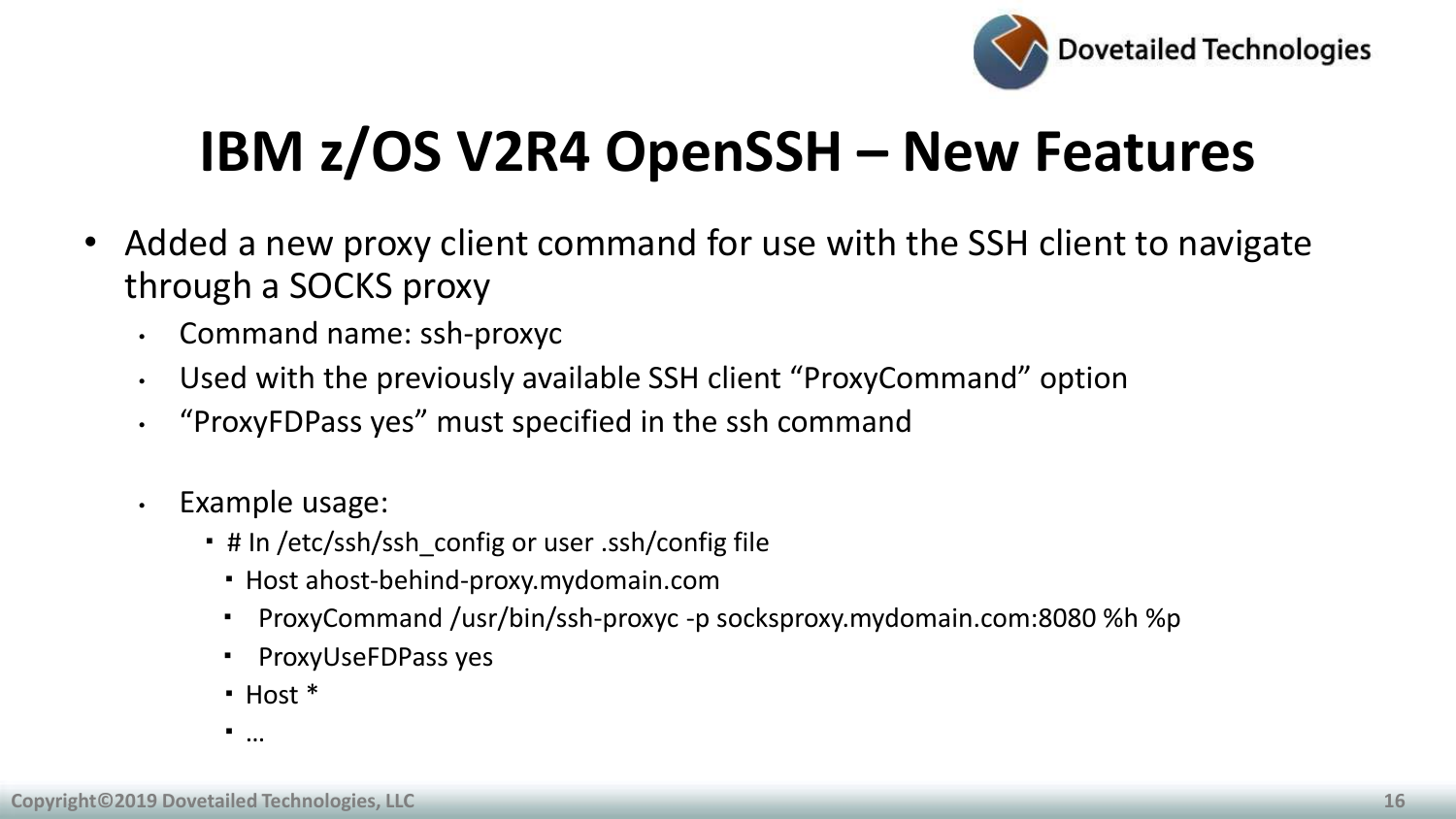

- Added the IP address and port to the SMF Type 119 "connection started" records (subtype 94, 95)
	- A new triplet section has been added to these subtypes
	- Allow customers to audit IP addresses for both successful and failed connections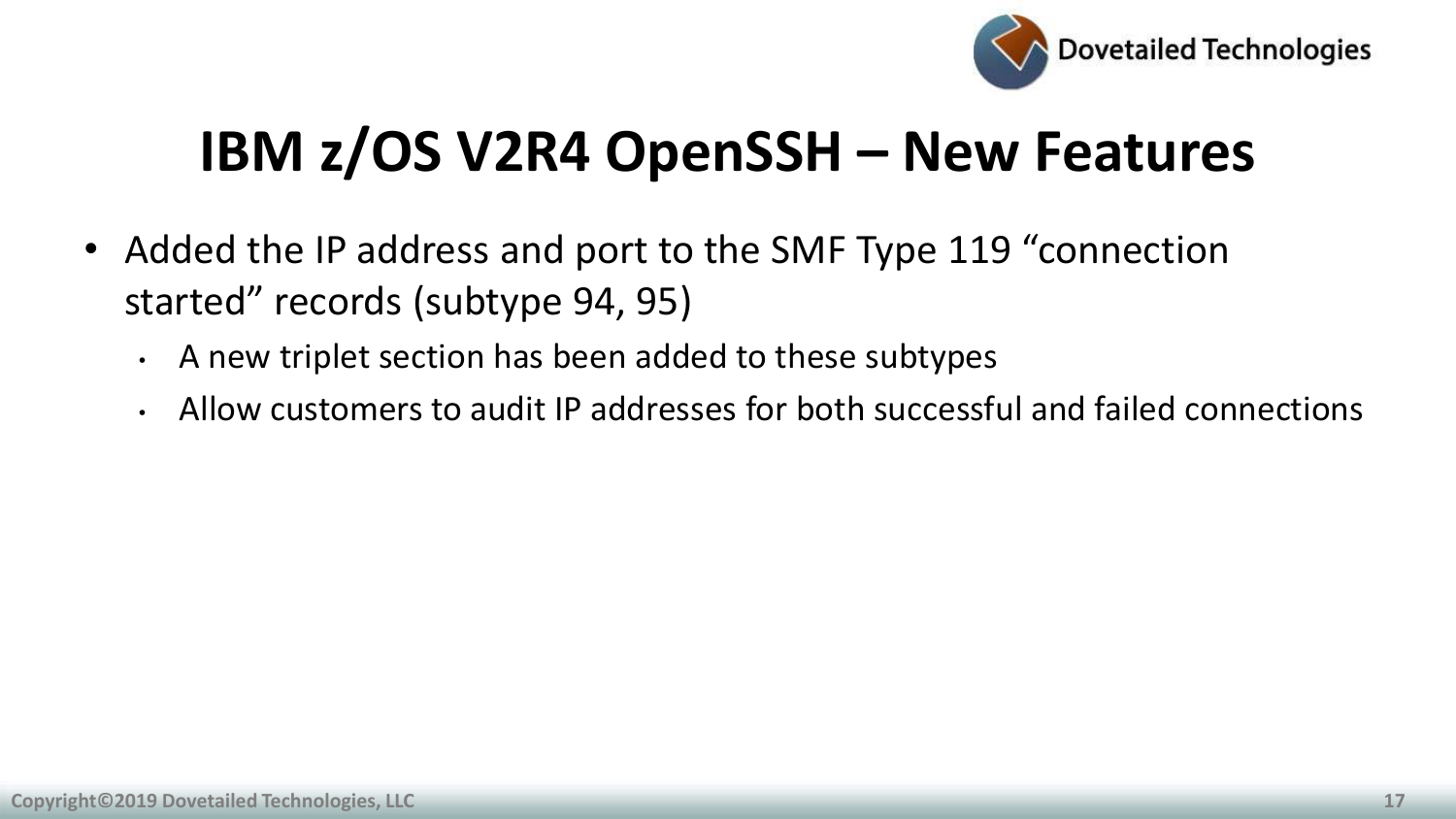

# **IBM z/OS V2R4 OpenSSH – Installation Notes**

- New release (HOS2240) is included as base element in V2R4
- ICSF is required on pre-z14 machines for /dev/random and if ICSF crypto routines are used
- Verifying version
	- $-$  \$ ssh -V
	- OpenSSH\_7.6p1, OpenSSL 1.0.2h 3 May 2016
	- \$ /usr/sbin/sshd -d -t
	- debug1: sshd version OpenSSH\_7.6, OpenSSL 1.0.2h 3 May 2016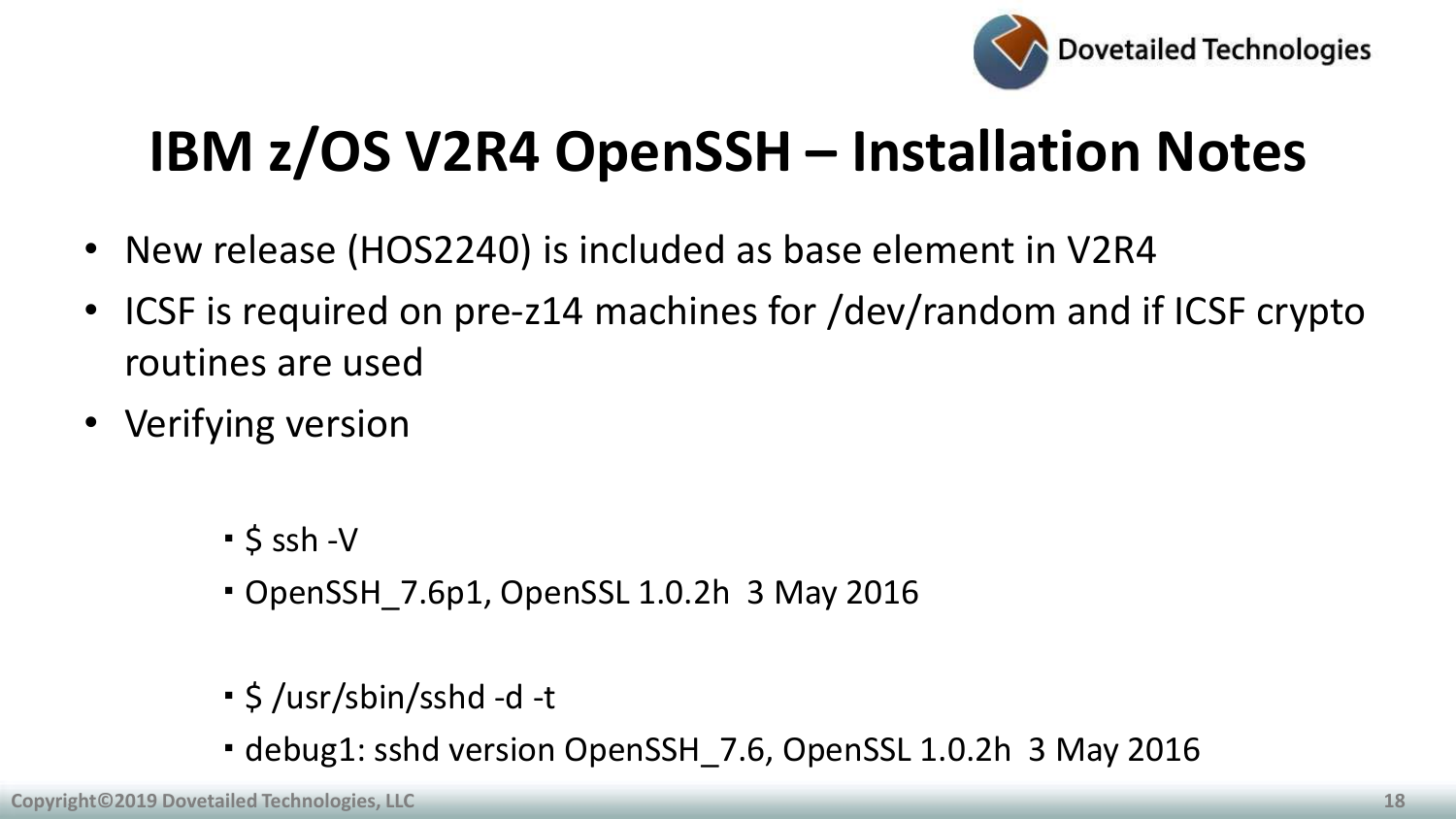

- **No longer supported:**
- SSH Protocol version 1 is no longer supported (This has been disabled in the default configuration since HOS1130)
- Running without SSHD privilege separation is no longer supported (was already the default since HOS1120)
- Support for legacy v00 OpenSSH certs removed
- No longer supports pre-authentication compression by sshd. SSH clients will either need to support delayed compression or otherwise compression will not be negotiated for the session
- Removed support for Blowish and RC4 ciphers and the RIPE-MD160 HMAC (Hash authentication), specifically blowfish-cbc, cast128-cbc, arcfour, arcfour128, arcfour256, hmac-ripemd160, and hmac-ripemd160@openssh.com
- No longer supports RSA keys smaller than 1024 bits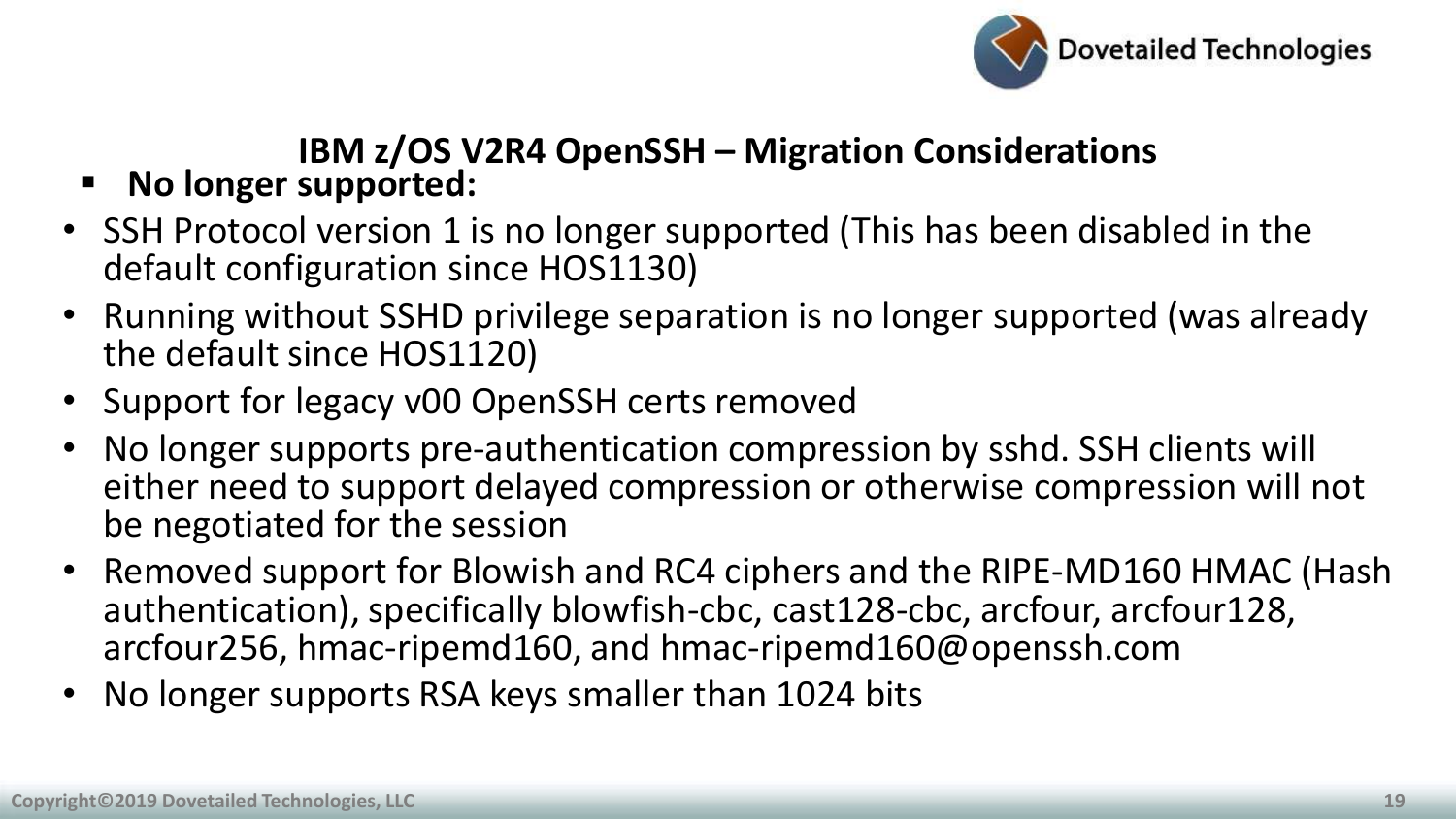

- **The following options are no longer enabled by default:** 
	- root login using a password
	- Support for the 1024-bit Diffie Hellman key exchange, specifically: diffie-hellman-group1-sha1
	- Support for MD5-based and truncated MD5 and SHA1 HMAC algorithms, specifically: hmac-md5, hmac-md5-96@openssh.com, hmac-sha1- 96@openssh.com, hmac-md5-etm@openssh.com, hmacmd5-96 etm@openssh.com, hmac-sha1-96-etm@openssh.com
	- Support for the Triple DES cipher, specifically: 3des-cbc
	- Support for DSA (dss) user and host keys are no longer enabled by default (see more following)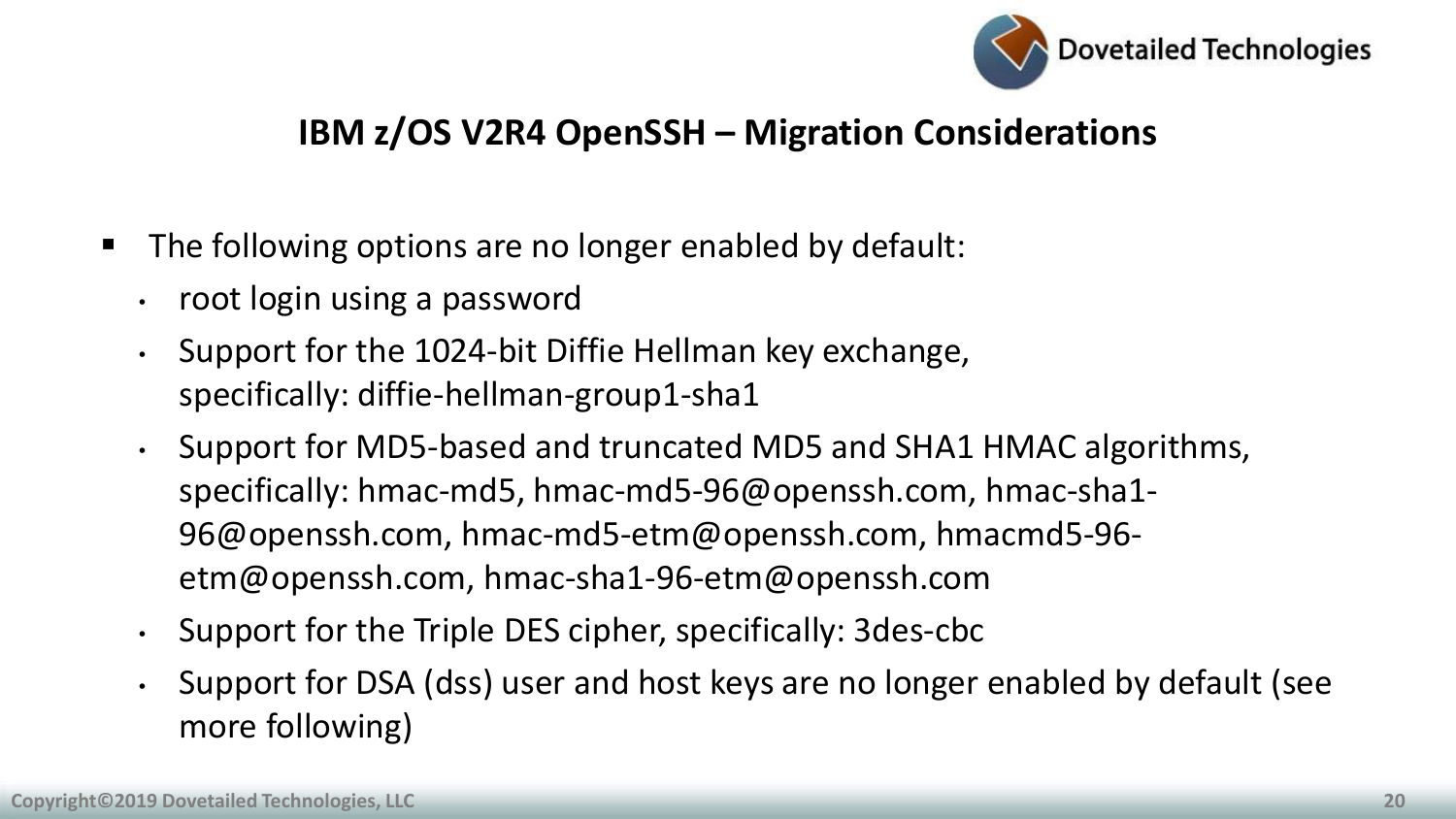

- **Authentication using key rings is done using ICSF**
	- This requires that you permit SAF/RACF read access to several algorithm resources in the CSFSERV class (**if they have been defined**)
	- CSFIQA, CSF1TRC, CSF1TRD, CSF1PKS, CSF1PKV, CSF1DVK, CSF1GAV
	- If you have a cryptographic coprocessor card installed, then you must also permit read access to the following CSFSERV resources (**if they are defined**)
- **Example 3** CSFDSG, CLSFDSV, CSFPKI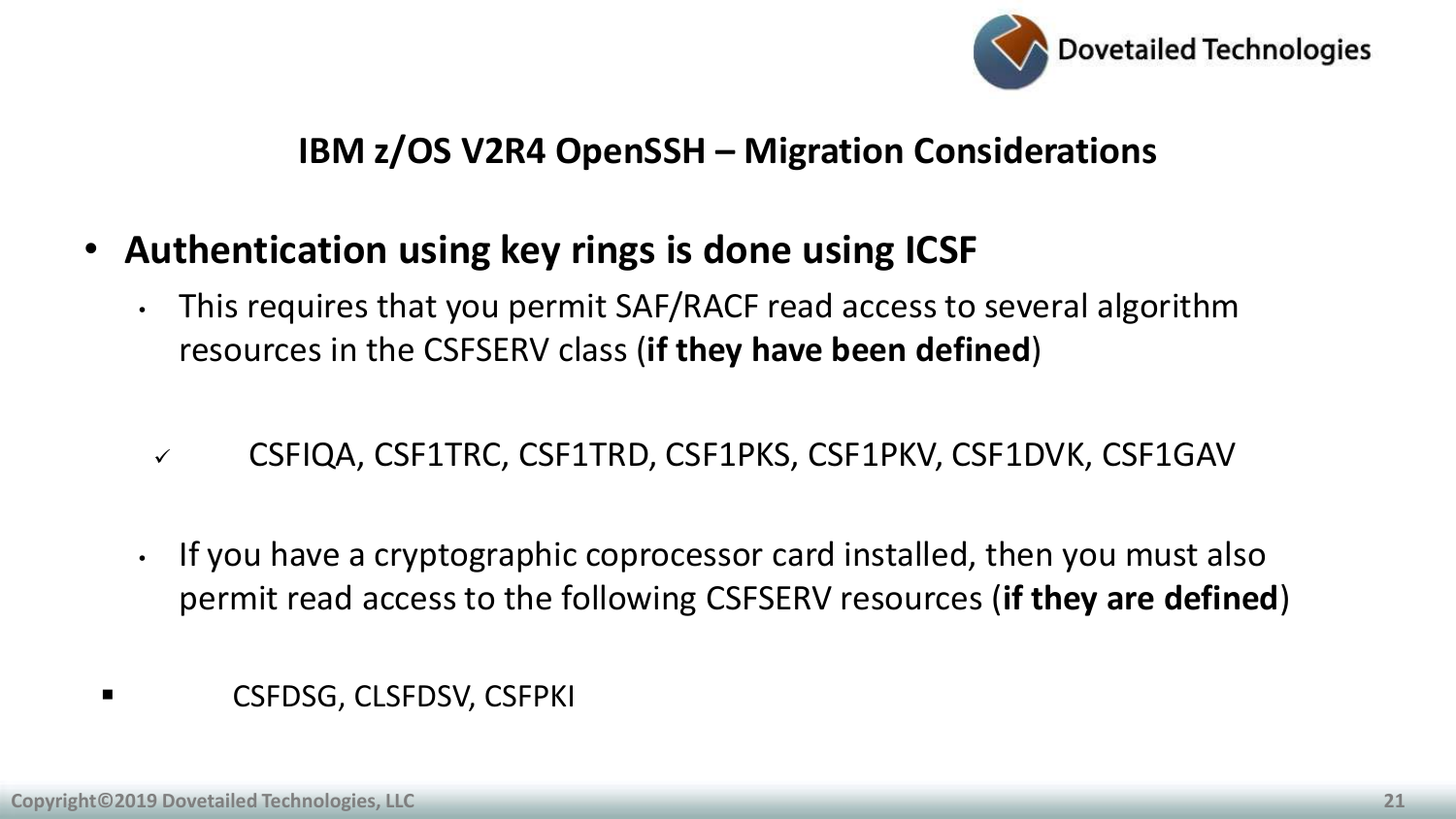

### • **/etc/ssh/moduli configuration file**

- Changed to support new group-exchange KEX algorithms with larger group sizes
- Customers should copy /samples/moduli to /etc/ssh/moduli
	- Otherwise the use of these algorithms with larger groups will result in a long delay during connection to construct the new group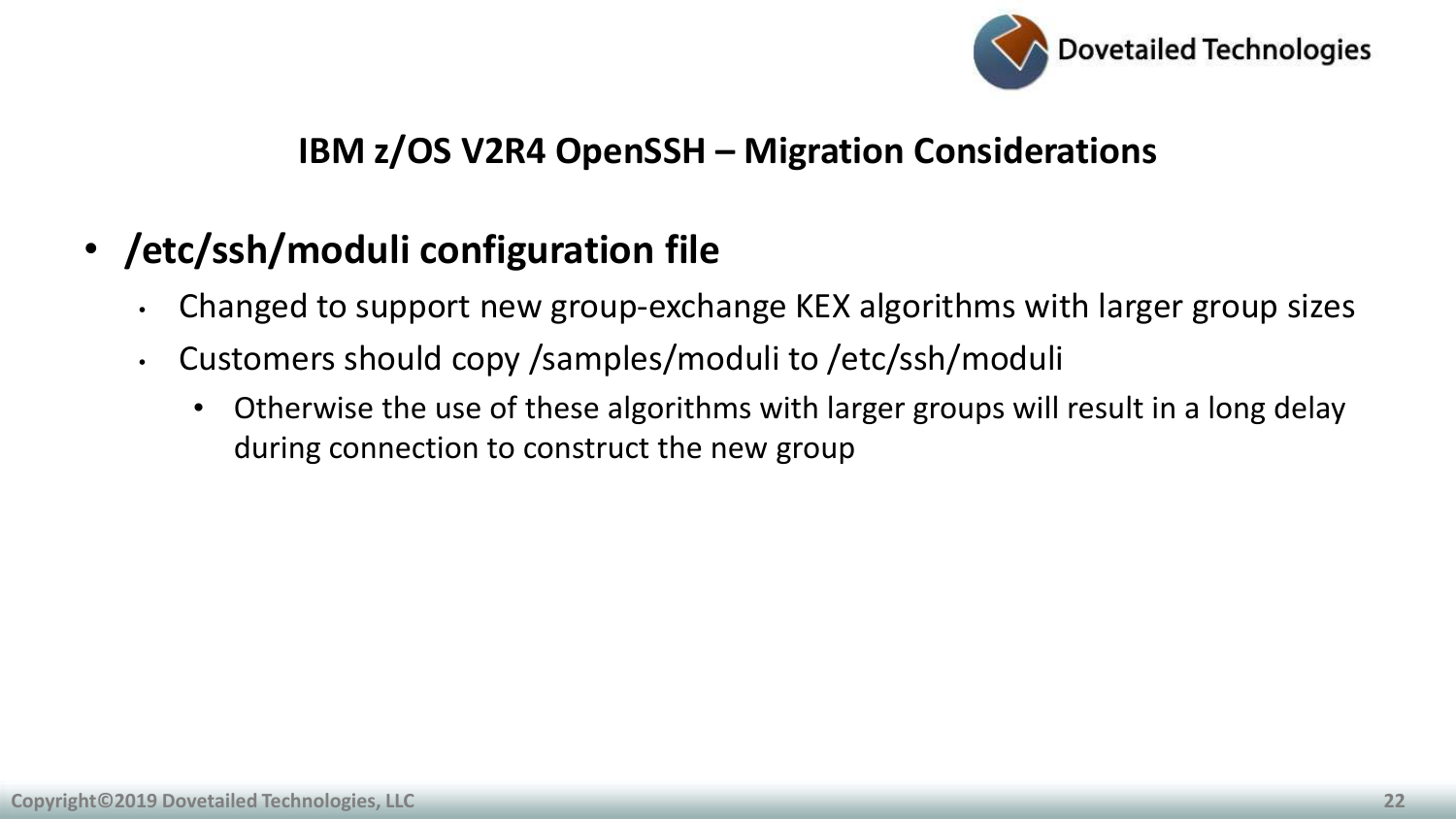

- **Support for DSA (dss) user and host keys are no longer enabled by default**
	- To continue use, enable them by adding the following to /etc/ssh/ssh\_config and /etc/ssh/sshd\_config, or \$HOME/.ssh/config file:
		- PubkeyAcceptedKeyTypes +ssh-dss
		- HostKeyAlgorithms +ssh-dss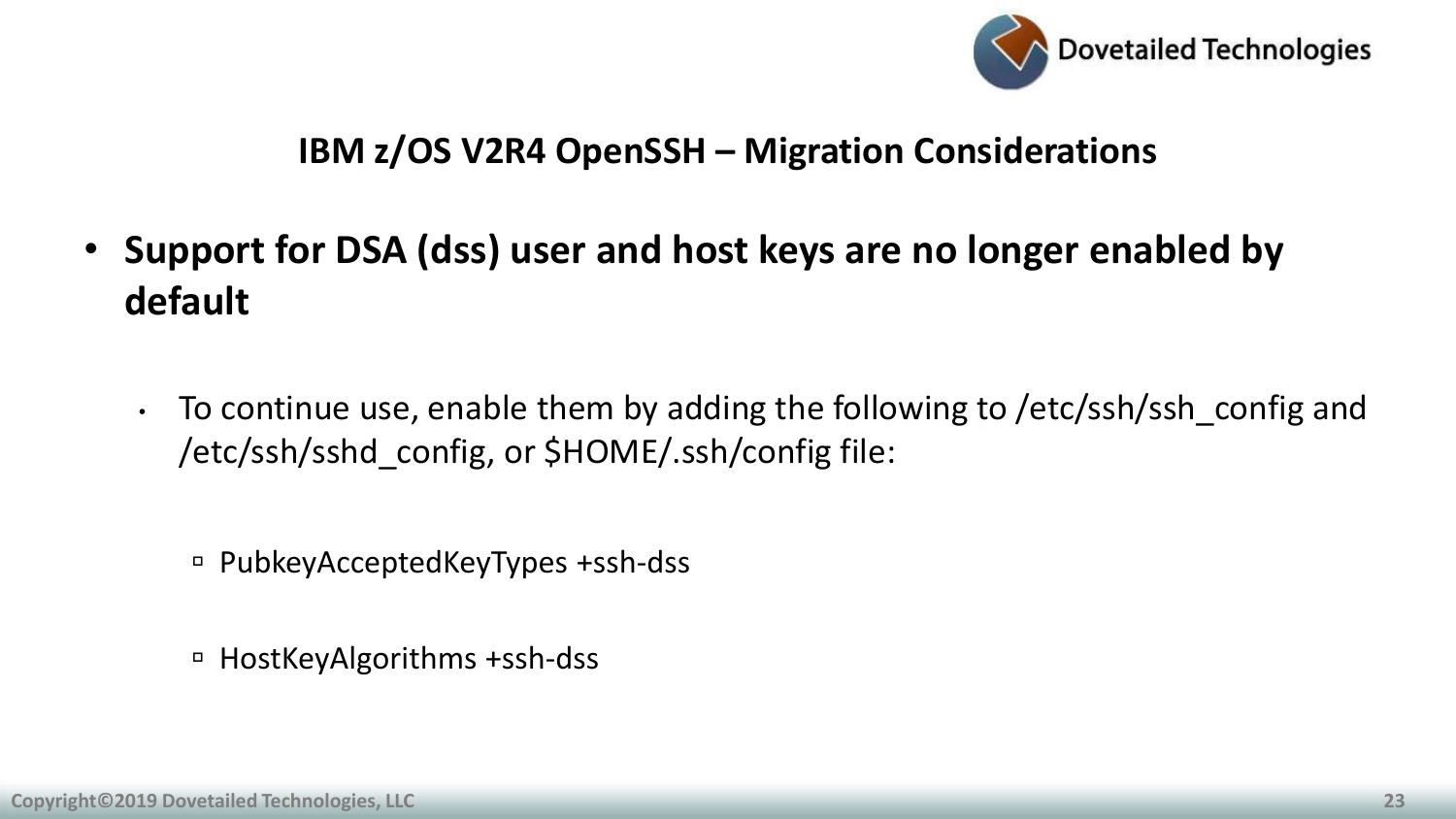

- **SSHD "UseDNS" option**
	- The default value for the UseDNS option changed from "yes" to "no"
	- With this change, sshd no longer converts a client's IP address back into a host name. This prevents the use of hostnames in Host match blocks in the configuration file, also causes host-based authentication to fail (which is not enabled by default)
	- Note: This option is re-enabled in /samples/sshd config for compatibility, but you may want to disable this so as to avoid DNS lookups during login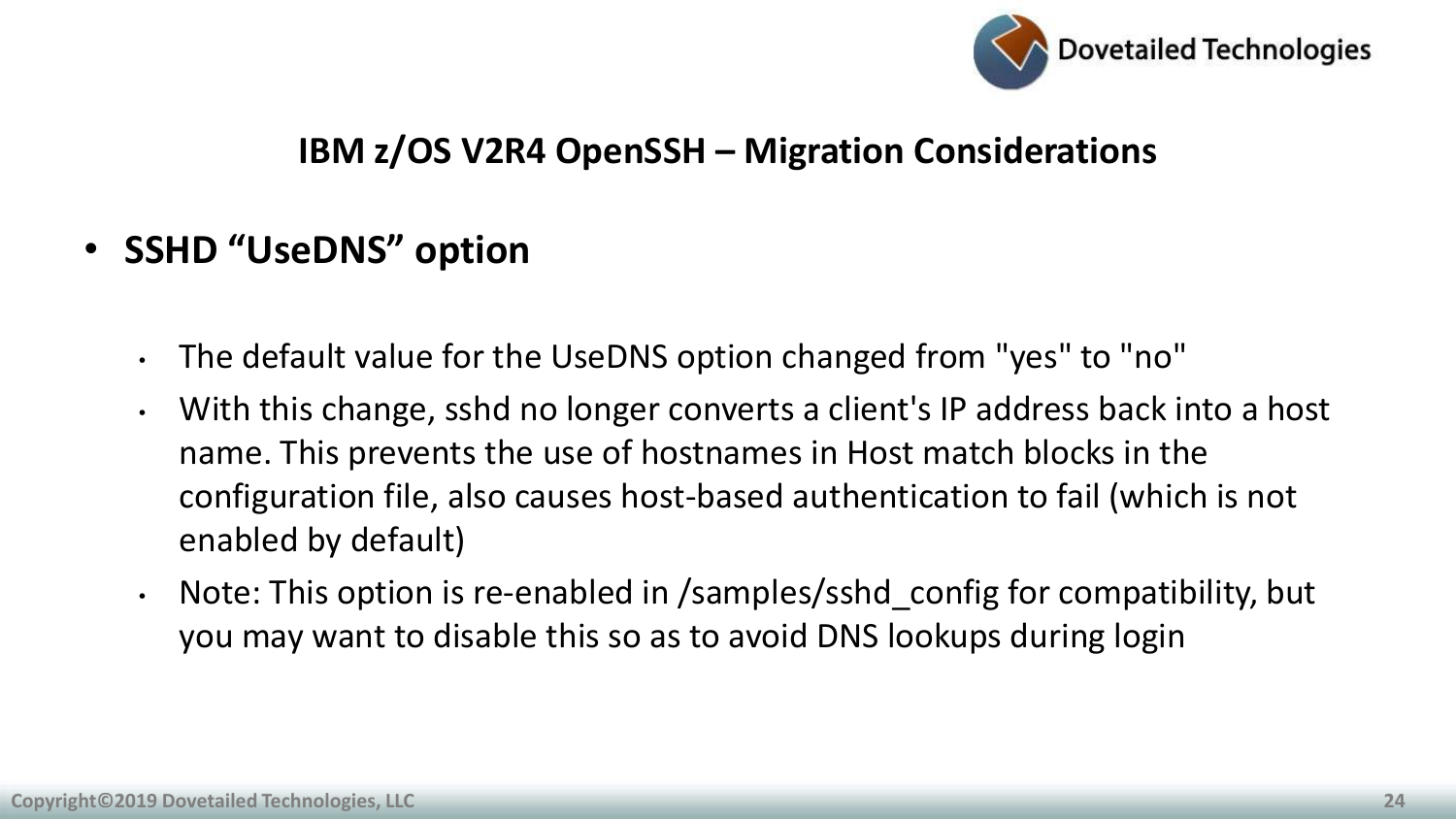

- **New/updated configuration options and updated sample configuration files**
	- Review existing configuration files (/etc/ssh/ssh\_config, /etc/ssh/, sshd\_config, /etc/ssh/zos\_ssh\_config, /etc/ssh/zos\_sshd\_config) to determine applicability of new features or the use of obsolete options.
	- Many new configuration options have been added through OpenSSH 7.6, and defaults for others have been changed
	- Customers should consider implementing the new versions of these configuration files in /samples

#### • **Perform the following steps.**

- 1. Copy the updated /samples/moduli to /etc/ssh/moduli
- 2. Compare their current ssh(d)\_config and zos\_ssh(d)\_config files with the new /samples and review the differences. Pay particular attention to uncommented options in the current installed configuration files that have changed or are obsolete.
- 3. Add or change options as required for the installation (based on your previous settings)
- 4. Test the new installation and configuration
- 5. See the User's Guide, "OpenSSH files" for more information on configuration options.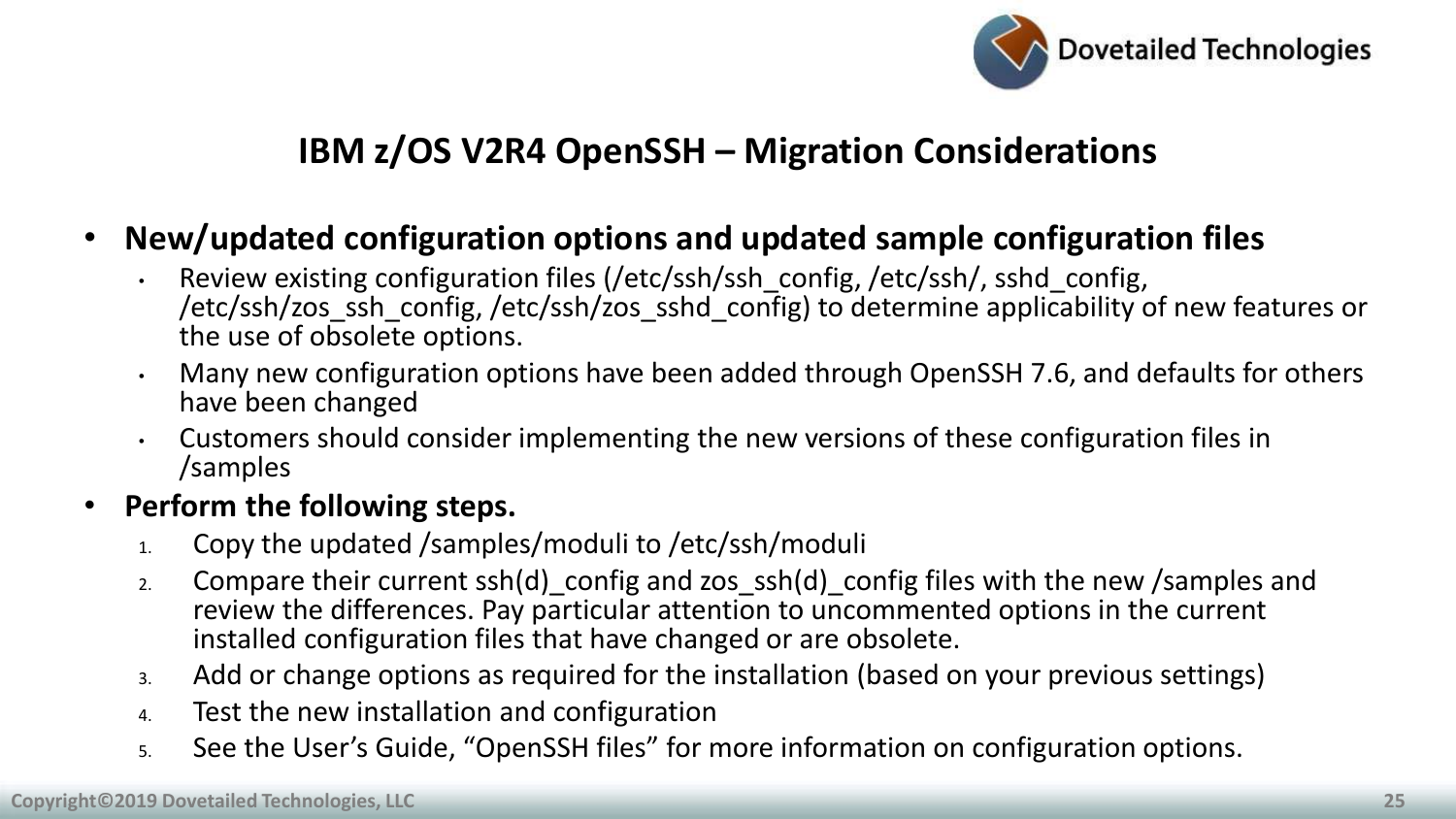

#### • **ICSF usage and sample configuration files**

 $\checkmark$  With this release (and feature extensions in previous V2R3 PTFs), most customers will not need to use ICSF for Ciphers and MACs. The defaults and sample configuration files will prefer and automatically use direct CPACF implementations for these algorithms, which will generally result in the best performance.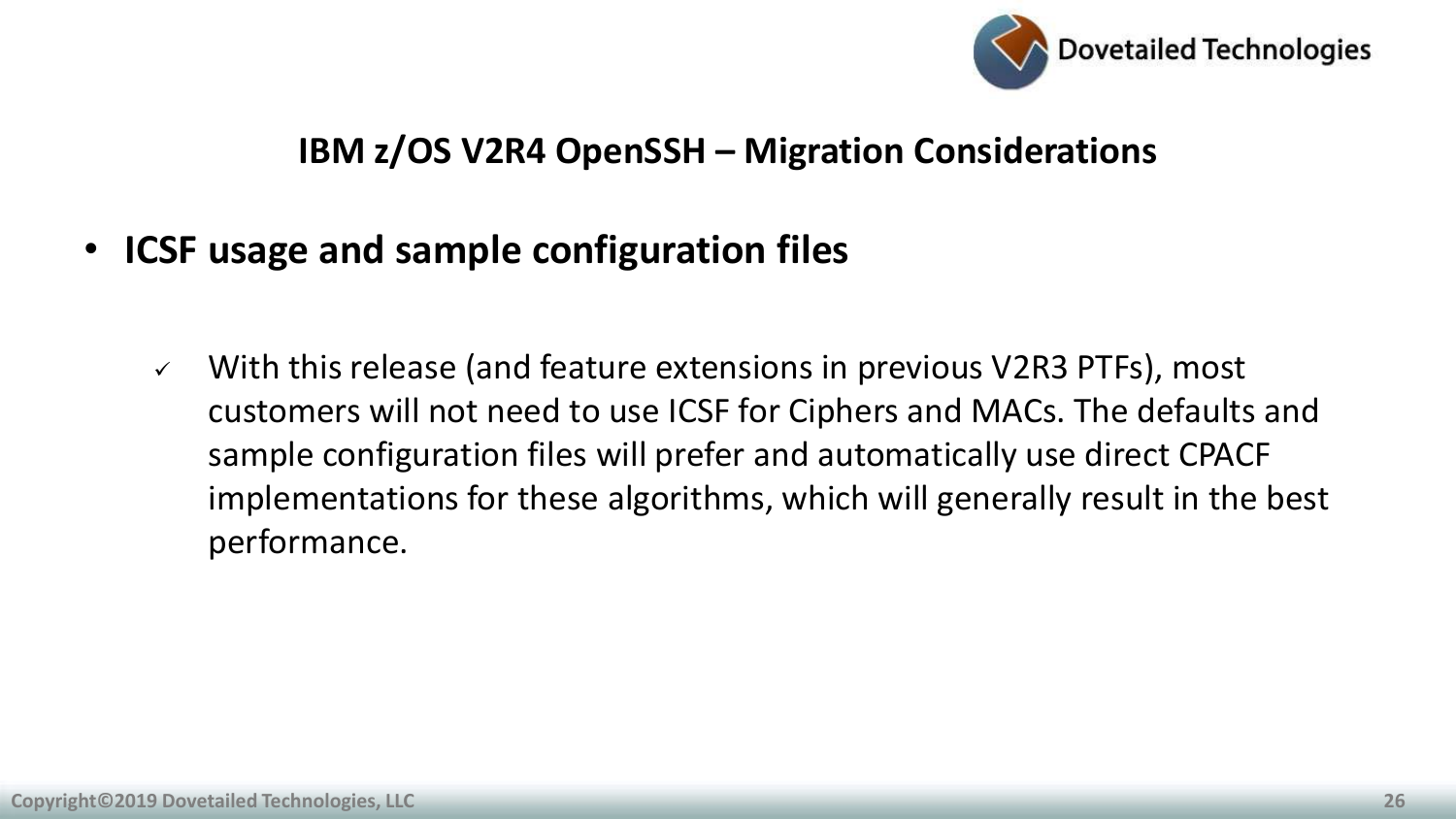

#### • **Migration Health Check**

 APAR OA57724 provides a Health Check that can be used with z/OS V2R3 to check your default system configuration files for possible usage of features that are obsolete.

### • **Consider zERT as part of your migration**

 $\checkmark$  Customers with many OpenSSH connections that use varied configuration options may wish to use zERT to collection SMF 119 records that can be audited to see which connections are being made and what algorithms they are using. Popular SMF reporting tools include zERT SMF 119 record support.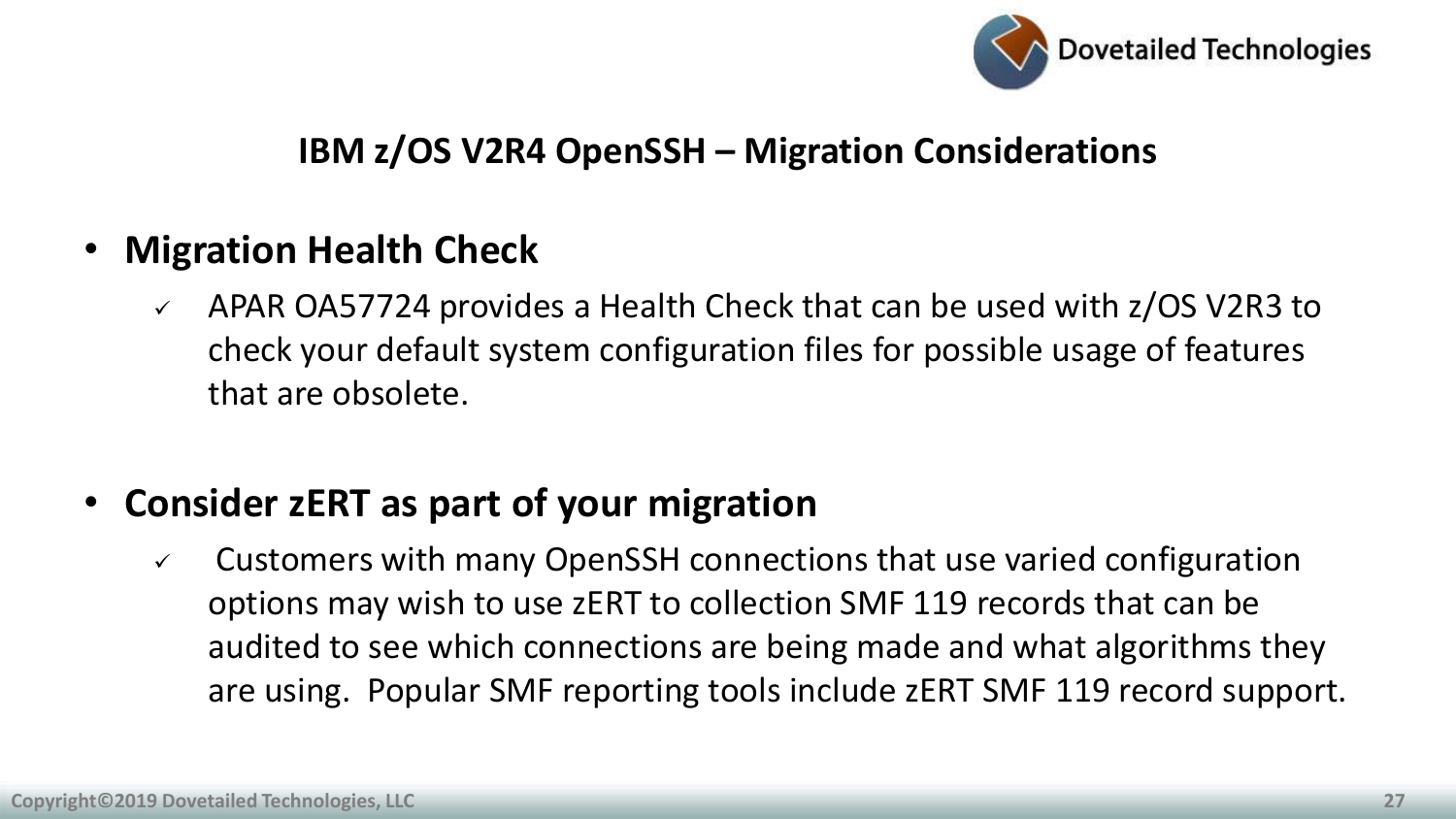

#### **IBM z/OS V2R4 OpenSSH – Configuration and Tuning**

### • **Our guide for setup and tuning z/OS OpenSSH**

- Common install customization path
- ICSF (for /dev/random)
- LE tuning
- etc.
	- **"IBM z/OS OpenSSH - Quick Install Guide"**
	- <http://dovetail.com/docs/pt-quick-inst/index.html>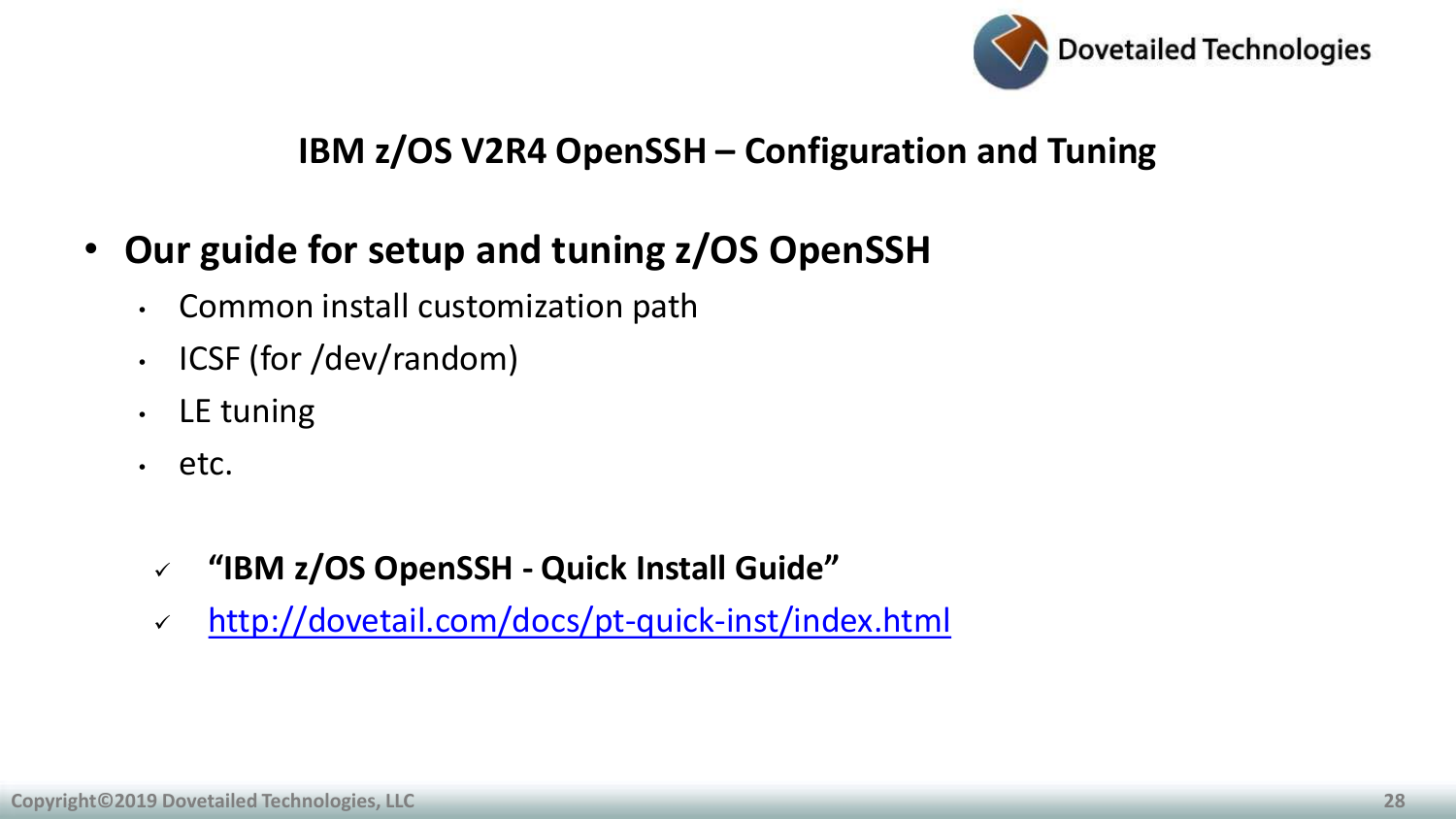

# **IBM z/OS V2R4 OpenSSH – Publications**

- z/OS OpenSSH V2R4 User's Guide: SC27-6806-40
- z/OS V2R4 Announcement letter
- z/OS V2R3 Statement of Direction: ENYS 217-536